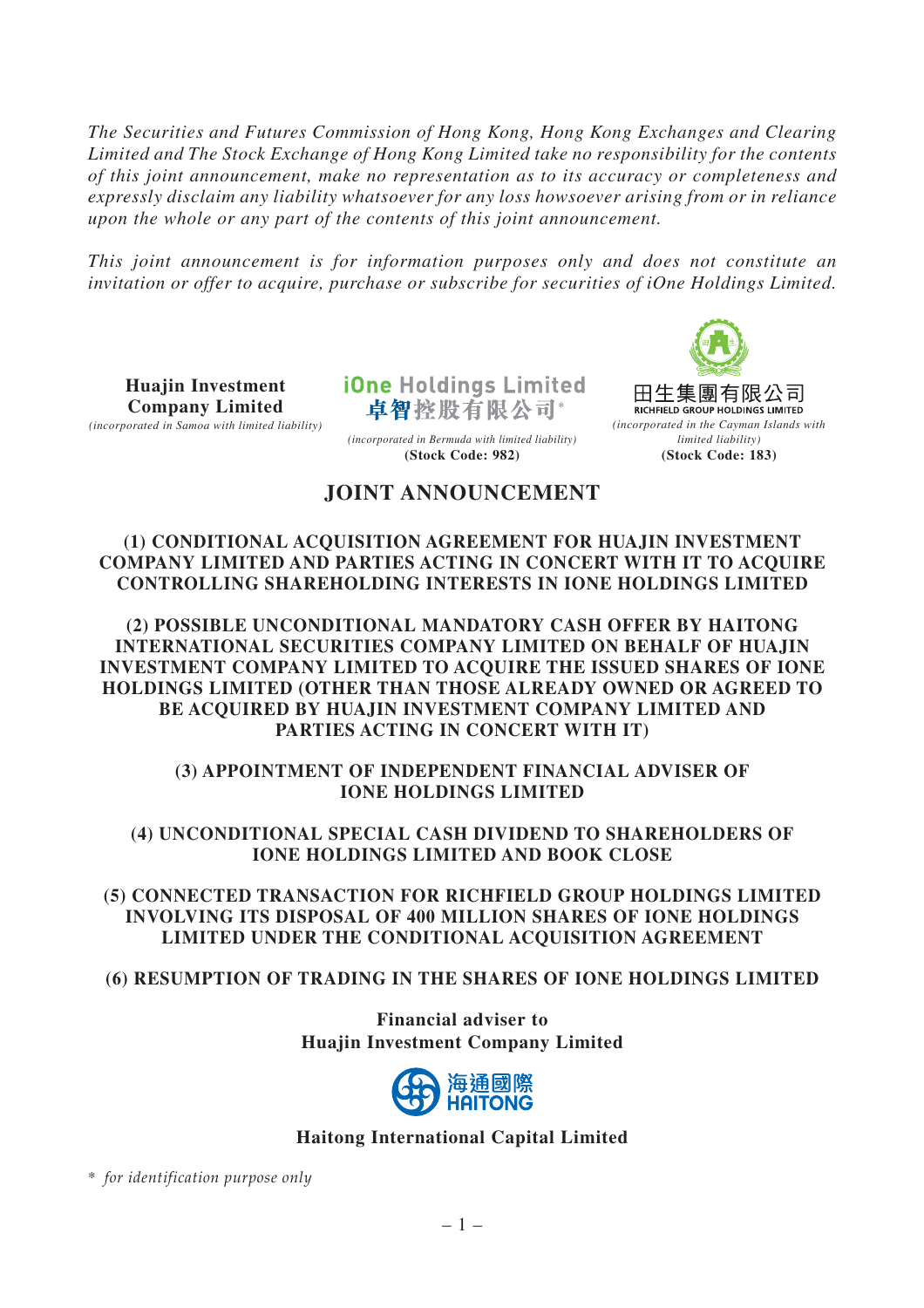# **CONDITIONAL ACQUISITION AGREEMENT**

On 7 April 2014 (after trading hours), Huajin and the Investors (as purchasers), Mr. Wilson Pong, Profit Allied and Richfield (as sellers) and Huafa HK (as Huajin's guarantor) entered into the Acquisition Agreement, pursuant to which Huajin and the Investors conditionally agreed to purchase from the Sellers a total of 6,440,000,000 iOne Shares (70% of issued iOne Shares as at the date of this joint announcement).

The total consideration payable for the Acquisition Shares is HK\$399,280,000 payable in cash, representing approximately HK\$0.062 per Acquisition Share. Please refer to the section headed "Conditional Acquisition Agreement — Acquisition Consideration" in this joint announcement for further details regarding the payment of the Acquisition Consideration.

The Acquisition Completion is conditional upon the conditions described in the section headed "Conditional Acquisition Agreement — Conditions Precedent" in this joint announcement.

The Acquisition Completion is expected to take place on the fifth Business Day following satisfaction or waiver of all of the conditions precedent under the Acquisition Agreement or such other date as may be agreed by Profit Allied (for itself and on behalf of the other Sellers) and Huajin (for itself and on behalf of the Investors) in writing.

As at the date of this joint announcement and immediately prior to entering into the Acquisition Agreement, the Huajin Concert Group did not own or have control over any iOne Shares. Immediately after the Acquisition Completion, the Huajin Concert Group will own or control in aggregate 6,440,000,000 iOne Shares (70% of the issued iOne Shares as at the date of this joint announcement).

Huajin and the Investors have entered into the Shareholders Agreement to govern their relationship after the Acquisition Completion. Please refer to the section headed "Shareholders Agreement" in this joint announcement for a summary of the principal terms of the Shareholders Agreement.

# **POSSIBLE UNCONDITIONAL MANDATORY CASH OFFER**

Subject to and on the Acquisition Completion taking place, Huajin Concert Group will have acquired 70% of the issued iOne Shares, and Huajin will be obliged to make an unconditional mandatory cash offer under Rule 26.1 of the Takeovers Code for all of the issued iOne Shares (other than those already owned or agreed to be acquired by the Huajin Concert Group).

Haitong International Capital has been appointed as the financial adviser to Huajin in relation to the Offer. The Offer will be made by Haitong International Securities on behalf of Huajin on the following basis:

for each Offer Share  $\dots\dots\dots\dots\dots\dots\dots\dots\dots\dots\dots\dots\dots\dots$ . HK\$0.062 in cash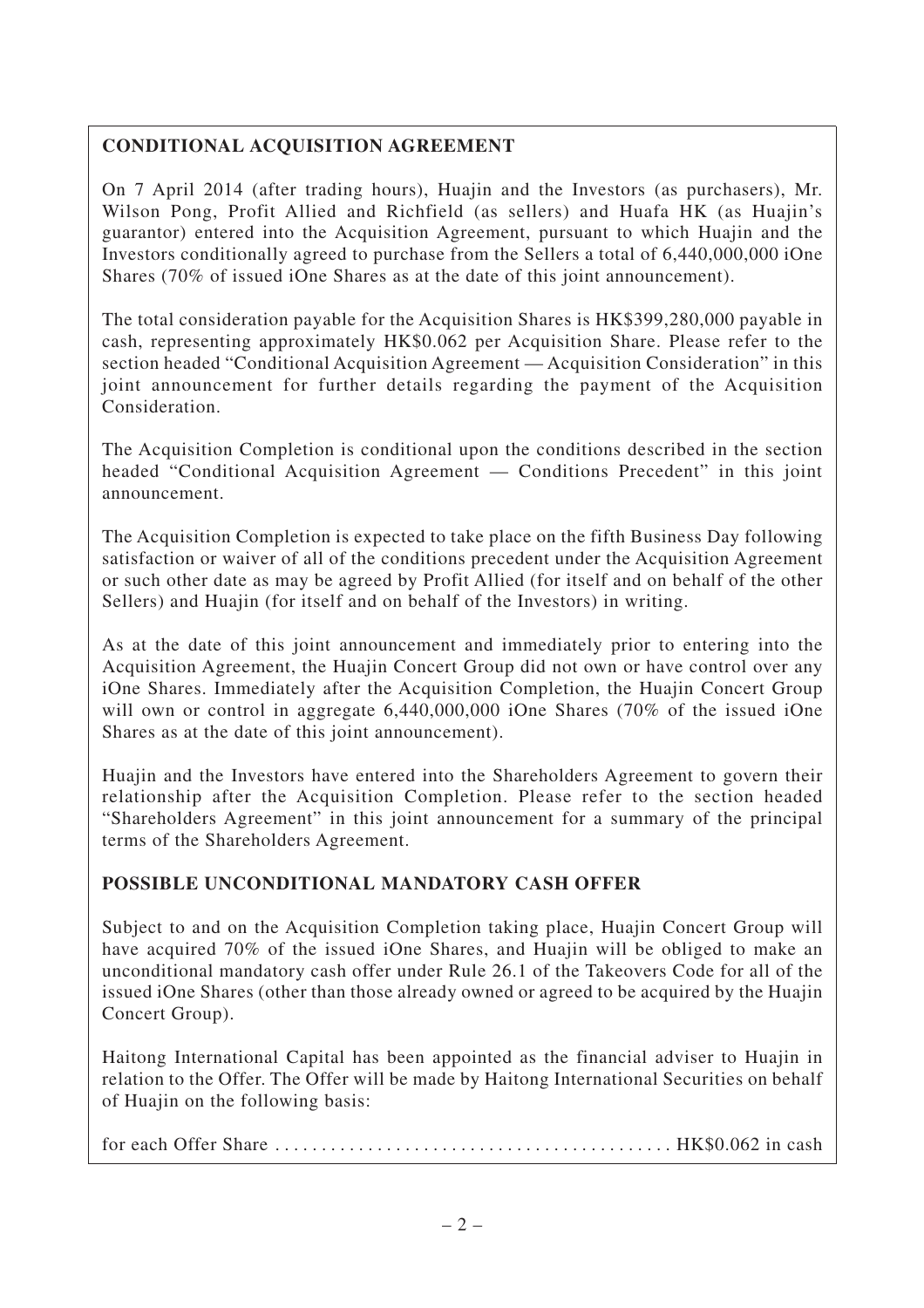The terms of the Offer is set out in the section headed "Possible unconditional mandatory cash offer — Principal terms of the Offer" in this joint announcement.

Haitong International Capital is satisfied that sufficient financial resources are, and will remain, available to Huajin to satisfy the acceptance of the Offer in full.

# **WARNING**

**As at the date of this joint announcement, the Offer is a possible unconditional cash offer only. The Offer under Rule 26.1 of the Takeovers Code will only be made if the Acquisition Completion takes place. If the Acquisition Completion fails to take place eventually, whether because any of the prescribed conditions precedents under the Acquisition Agreement fails to be satisfied (or waived, if applicable) in accordance with its terms or for other reasons, the Offer under Rule 26.1 will not be made. The issue of this joint announcement does not in anyway imply that the Offer will be made.**

Huajin, iOne and Richfield will make an announcement (i) if and when the Acquisition Completion takes place in compliance with Rule 3.6 of the Takeovers Code, or alternatively (ii) if the Acquisition Completion cannot take place and the Acquisition Agreement is terminated as a result.

**In addition, the iOne Shareholders and potential investors of iOne should also note that the Independent Board Committee has yet to consider and evaluate the Offer. iOne Board makes no recommendation as to the fairness or reasonableness of the Offer or regarding acceptance of the Offer in this joint announcement. iOne Board also recommends the iOne Shareholders not to form a view or decide on the Offer until they have received and considered the contents of the Composite Document, including the recommendations of the Independent Board Committee in respect of the Offer and a letter of advice from the Independent Financial Adviser. Shareholders and potential investors of iOne Shares are reminded to exercise caution when trading in iOne Shares. Persons who are in doubt as to the action they should take should consult their stockbroker, bank manager, solicitor or other professional adviser.**

#### **INDEPENDENT BOARD COMMITTEE, INDEPENDENT FINANCIAL ADVISER AND DESPATCH OF COMPOSITE DOCUMENT**

Pursuant to Rule 2.1 of the Takeovers Code, the Independent Board Committee, comprising all the independent non-executive directors of iOne, namely Mr. Ng Chi Ming, Mr. Lung Hung Cheuk and Mr. Yip Tai Him, has been established by iOne to advise the Offer Shareholders in respect of the Offer, if it is made.

Optima Capital Limited has been appointed the independent financial adviser to advise the Independent Board Committee in respect of the Offer, if it is made.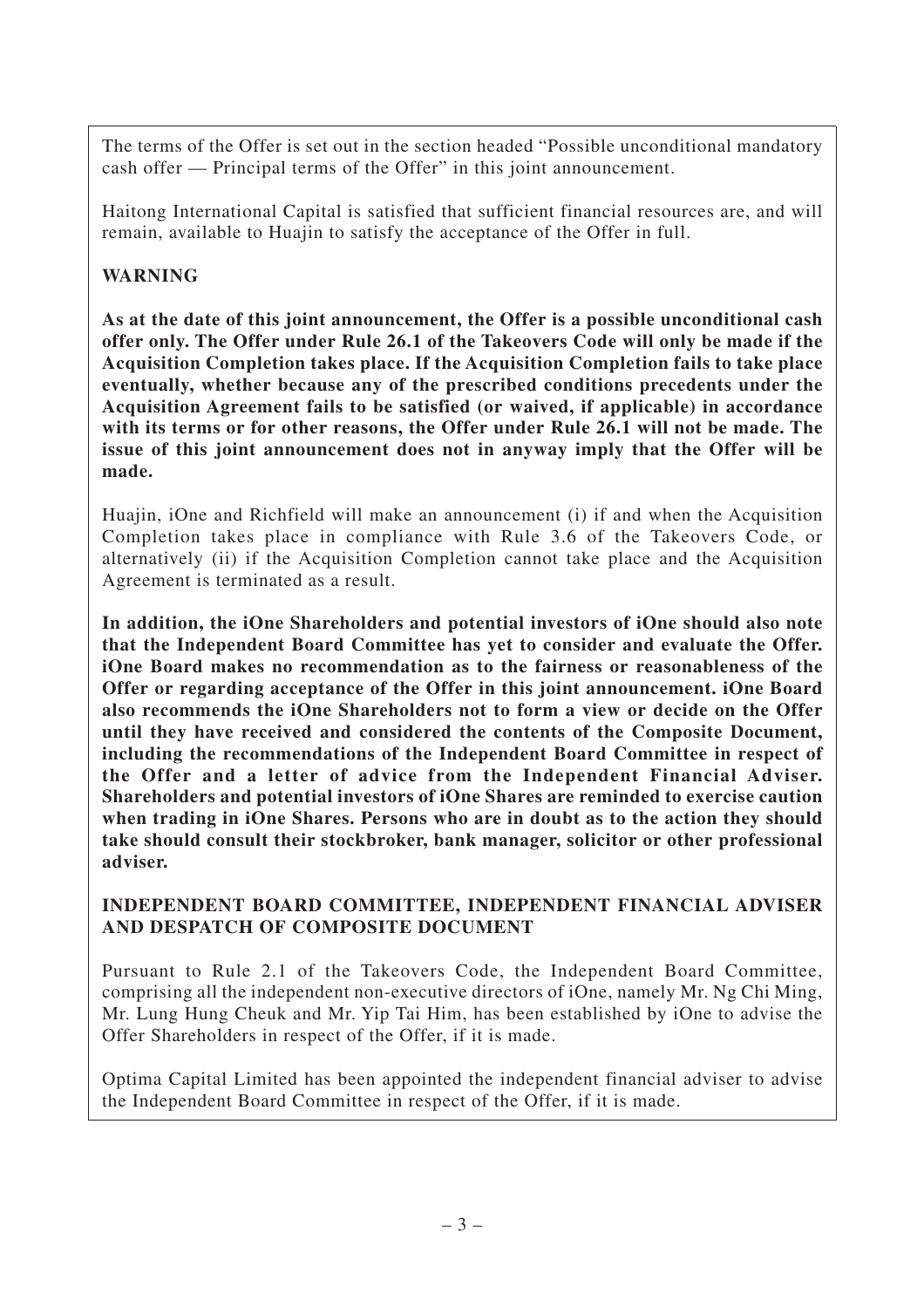If the obligation to make the Offer arises, it is the intention of Huajin and iOne to combine and despatch the offer document and the offeree company's board circular in the Composite Document to the Offer Shareholders as soon as practicable. The Composite Document will set out, among other things, (a) the expected timetable in relation to the Offer, (b) a letter from Haitong International Securities setting out the terms of the Offer made on behalf of Huajin, and (c) letters from the Independent Board Committee and the Independent Financial Adviser to be appointed, together with a form of acceptance and transfer.

Under Rule 8.2 of the Takeovers Code, the Composite Document is required to be despatched within 21 days from the date of this joint announcement. Pursuant to Note 2 to Rule 8.2 of the Takeovers Code, the Executive's consent is required if the making of the general offer is subject to prior fulfilment of a pre-condition and the pre-condition cannot be fulfilled within the time period contemplated by Rule 8.2 of the Takeovers Code. As it is expected that the conditions precedent under the Acquisition Agreement will not be satisfied within 21 days from the date of this joint announcement, an application will be made to the Executive in respect of Note 2 to Rule 8.2 of the Takeovers Code for his consent to extend the date of posting of the Composite Document to a date falling within 7 days of fulfilment of the conditions or such other date as the Executive may approve.

# **UNCONDITIONAL SPECIAL CASH DIVIDEND AND BOOK CLOSE**

The iOne Directors resolved on 14 April 2014 to declare the Special Cash Dividend on the following basis:

for each iOne Share ......................................... HK\$0.02348 in cash

iOne Shareholders whose names appear on the register of members of iOne on 20 May 2014 are eligible to receive their entitlements to the Special Cash Dividend. It should be noted that the eligibility of the iOne Shareholders to receive the Special Cash Dividend is not conditional on or otherwise dependent on whether they accept the Offer or not.

The declaration of the Special Cash Dividend is not conditional on the Acquisition Completion or the Acquisition Agreement in any respect. The Special Cash Dividend will be paid by iOne to the eligible iOne Shareholders regardless of whether the Acquisition Completion takes place or not eventually.

The Special Cash Dividend in an aggregate amount of HK\$216,016,000 will be paid in cash out of iOne's distributable profits.

The register of members of iOne will be closed from 19 May to 20 May 2014 (both days inclusive) to determine the holders of iOne Shares who are eligible to receive the Special Cash Dividend. During this period no transfer of iOne Shares will be registered. The Special Cash Dividend is expected to be paid on or around 11 June 2014.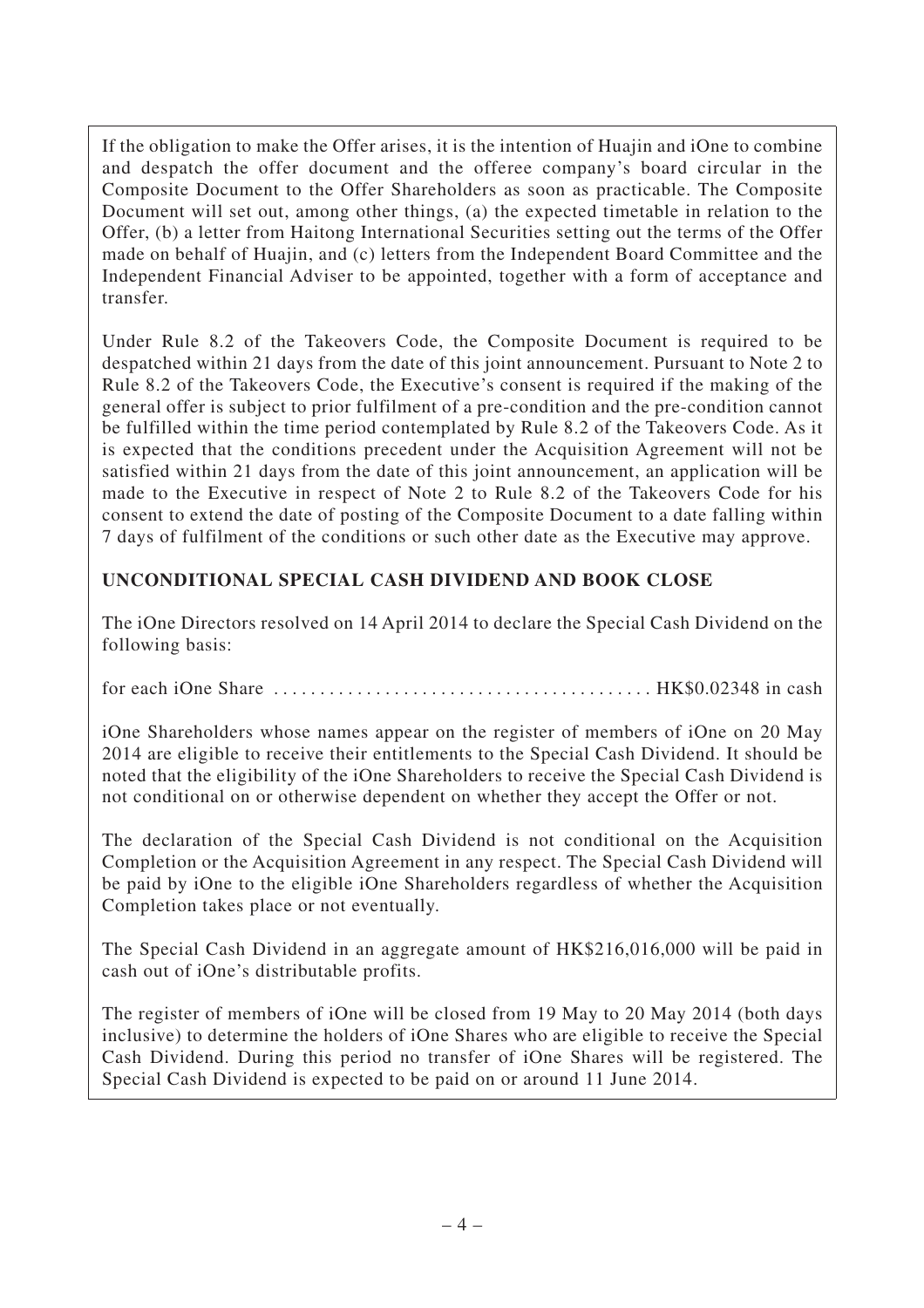In order to qualify for the Special Cash Dividend, all transfer of iOne Shares accompanied by the relevant share certificate(s) and transfer form(s) must be lodged with iOne's Hong Kong branch share registrar, Tricor Investor Services Limited at the following address for registration no later than 4:30 p.m. on 16 May 2014.

> Level 22, Hopewell Centre 183 Queen's Road East Hong Kong

### **CONNECTED TRANSACTION FOR RICHFIELD**

The sale of 400,000,000 iOne Shares held by Richfield for a total consideration of HK\$24,800,000 under the Acquisition Agreement constitutes or is deemed to be a connected transaction for Richfield under Chapter 14A of the Listing Rules. Since all of the applicable percentage ratios in respect of Richfield's disposal of 400,000,000 iOne Shares are below 5%, this disposal is subject to the reporting and announcement requirements but exempt from the independent shareholders' approval requirements under Chapter 14A of the Listing Rules.

## **RESUMPTION OF TRADING**

The trading in iOne Shares on the Stock Exchange has been halted with effect from 9:00 a.m. (Hong Kong time) on 8 April 2014 pending release of this joint announcement. iOne has made an application to the Stock Exchange for the resumption of trading in iOne Shares with effect from 9:00 a.m. (Hong Kong time) on 5 May 2014.

#### **INTRODUCTION**

Following the First Announcement and the subsequent update announcement issued by iOne on 10 March 2014 and 9 April 2014 respectively, Huajin and iOne issue this joint announcement in respect of, among other things, the Acquisition Agreement, the Offer and the Special Cash Dividend declared by iOne Board.

Richfield issues this joint announcement in relation to the disposal of the Richfield Disposal Shares, comprising 400,000,000 iOne Shares, as conditionally agreed under the Acquisition Agreement constituting a connected transaction for Richfield in compliance with Chapter 14A of the Listing Rules.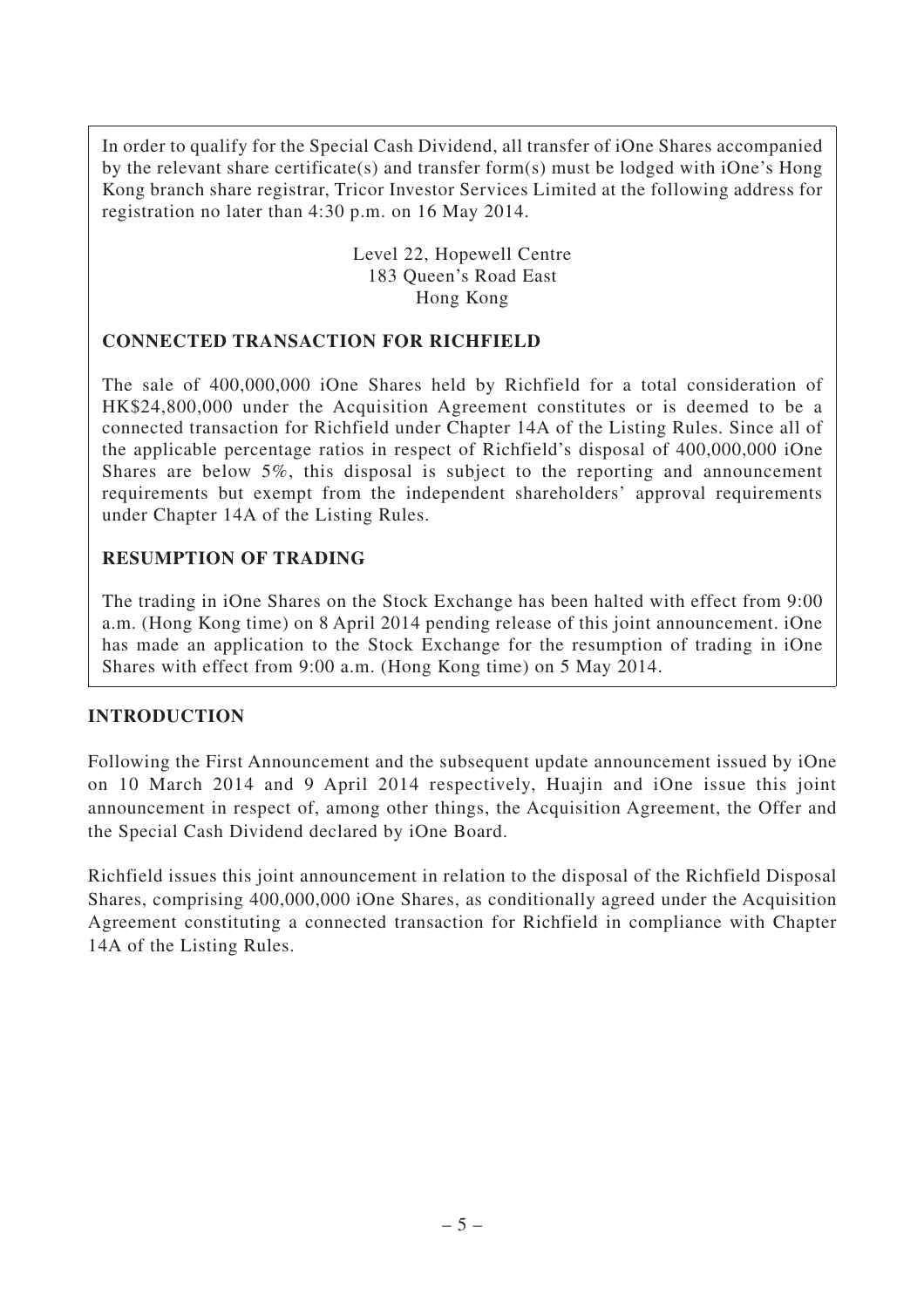# **CONDITIONAL ACQUISITION AGREEMENT**

On 7 April 2014 (after trading hours), Huajin and the Investors (as purchasers), Mr. Wilson Pong, Profit Allied and Richfield (as sellers) and Huafa HK (as Huajin's guarantor) entered into the Acquisition Agreement, the material terms of which are set out below:

#### **Parties**

| (a) | Sellers:    | (1) | Mr. Wilson Pong, who is the ultimate controlling<br>shareholder of iOne. Mr. Wilson Pong will also guarantee<br>the due and punctual performance of the obligations of<br>Profit Allied under the Acquisition Agreement. |
|-----|-------------|-----|--------------------------------------------------------------------------------------------------------------------------------------------------------------------------------------------------------------------------|
|     |             | (2) | Profit Allied                                                                                                                                                                                                            |
|     |             | (3) | Richfield                                                                                                                                                                                                                |
| (b) | Purchasers: | (1) | Huajin                                                                                                                                                                                                                   |
|     |             | (2) | Investor A                                                                                                                                                                                                               |
|     |             | (3) | Investor B                                                                                                                                                                                                               |
|     |             | (4) | Investor C                                                                                                                                                                                                               |
|     |             | (5) | Investor D                                                                                                                                                                                                               |
|     |             | (6) | Investor E                                                                                                                                                                                                               |
|     |             | (7) | Investor F                                                                                                                                                                                                               |
|     |             |     |                                                                                                                                                                                                                          |

(c) Huajin's Guarantor: Huafa HK, the holding company of Huajin, will guarantee the due and punctual performance of the obligations of Huajin under the Acquisition Agreement

Profit Allied is a company wholly-owned by Mr. Wilson Pong. As at the date of this joint announcement, Mr. Wilson Pong and Profit Allied own and control 563,000,000 iOne Shares (approximately 6.12% of the issued iOne Shares) and 5,712,000,000 iOne Shares (approximately 62.09% of the issued iOne Shares), respectively.

As at the date of this joint announcement, Mr. Wilson Pong owns and controls about 37.05% of the issued Richfield Shares directly and indirectly through Virtue Partner Group Limited (which is wholly owned by Mr. Wilson Pong). As at the date of this joint announcement, Richfield owns and controls 400,000,000 iOne Shares (approximately 4.35% of the issued iOne Shares).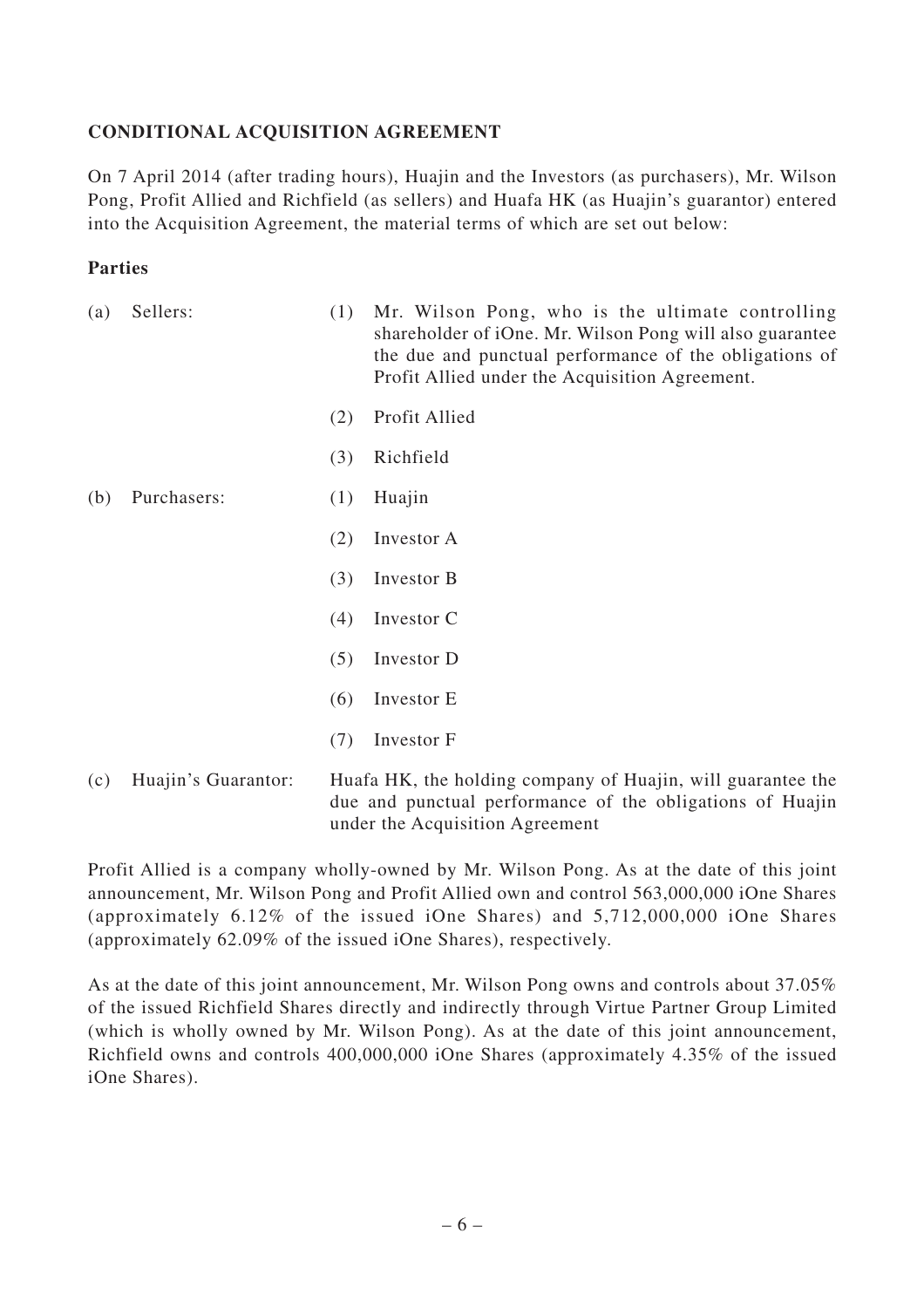As at the date of this joint announcement, Mr. Wilson Pong, Profit Allied and Richfield directly and indirectly own and control in aggregate 6,675,000,000 iOne Shares (approximately 72.55% of the issued iOne Shares). Profit Allied and Richfield will cease to have any interest in iOne Shares after the Acquisition Completion. Mr. Wilson Pong will retain 235,000,000 iOne Shares (approximately 2.55% of the issued iOne Shares) after the Acquisition Completion.

Huajin is an investment holding company incorporated in Samoa and wholly-owned by Huafa HK, which is in turn wholly-owned by Zhuhai Huafa, a state-owned enterprise wholly-owned by Zhuhai SASAC.

Investor A is a company incorporated in the British Virgin Islands with limited liability on 23 April 2012. It is an investment holding company and owned as to 85%, 10% and 5% by Mr. Cai Guang, Mr. Wang Aizhi and Mr. Wan Jie, respectively.

Investor B is a company incorporated in Samoa with limited liability on 25 March 2014. It is an investment holding company and beneficially owned by Mr. Cai Guang.

Investor C is a company incorporated in Samoa with limited liability on 25 March 2014. It is an investment holding company and wholly-owned by Mr. Chen Xiangeng.

Investor D is a company incorporated in Samoa with limited liability on 10 February 2014. It is an investment holding company and wholly-owned by Mr. Chen Xiangeng.

Investor E is a company incorporated in the British Virgin Islands with limited liability on 5 December 2005. It is an investment holding company and wholly-owned by Mr. Ren Yuanlin.

Investor F is a company incorporated in Hong Kong with limited liability on 12 September 2006. It is an investment holding company and wholly-owned by Mr. Chang Liang.

Huajin, Huafa HK, the Investors and their respective ultimate beneficial owners are third parties independent of, and not connected with (a) iOne and its connected persons; (b) the Sellers and their respective associates, save that Huajin and Huafa HK will become controlling shareholders of iOne upon the Acquisition Completion.

#### **Acquisition Shares**

The Acquisition Shares to be sold to the Purchasers comprise a total of 6,440,000,000 iOne Shares. Profit Allied, Mr. Wilson Pong and Richfield will sell 5,712,000,000, 328,000,000 and 400,000,000 iOne Shares under the Acquisition Agreement, respectively. The Acquisition Shares will be sold to the Purchasers free from all Encumbrances and with all rights attached to them, including the right to receive all dividends (excluding the Special Cash Dividend) and other distributions declared, made or paid on or after the date of the Acquisition Completion.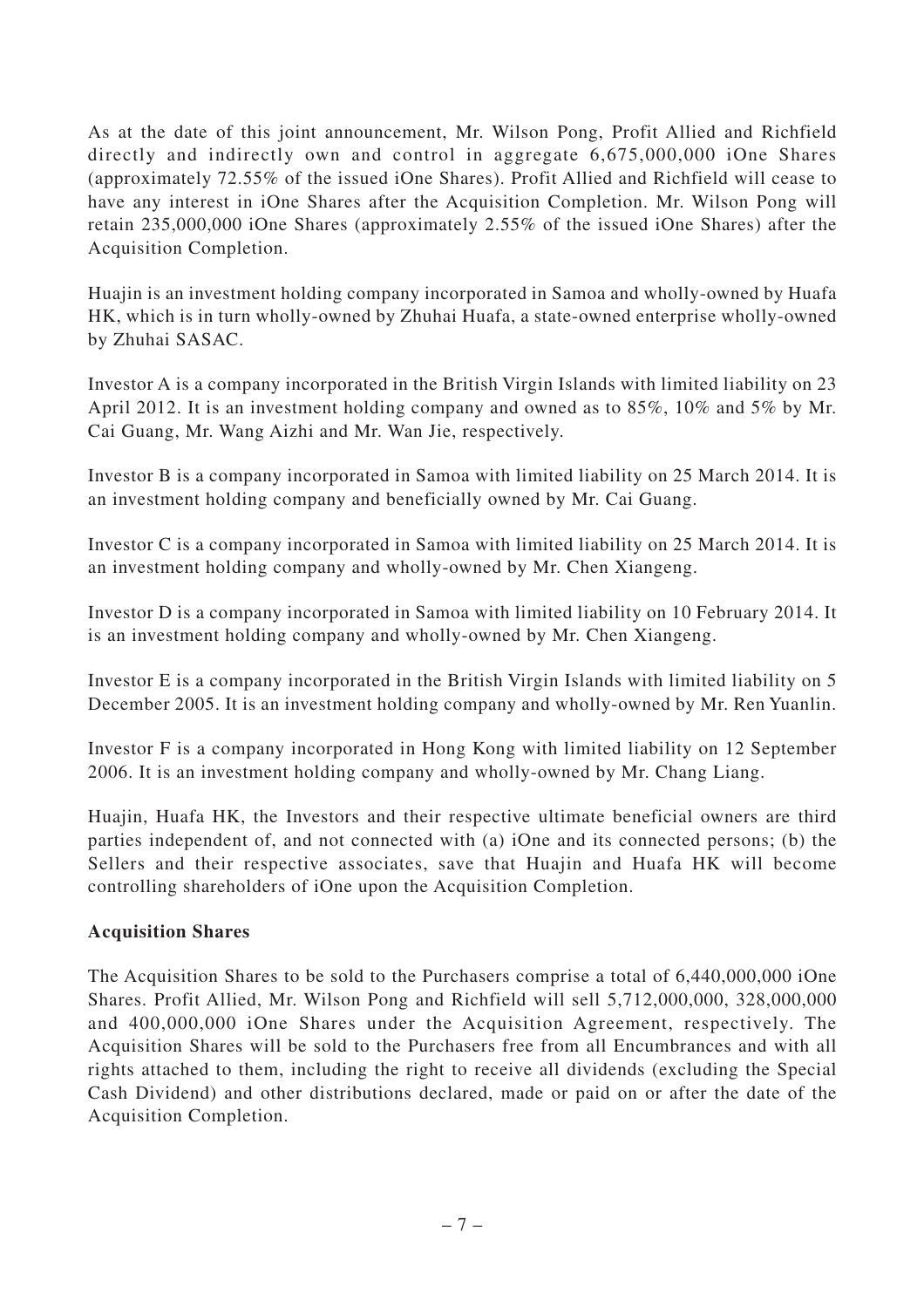The Acquisition Shares to be purchased by each of the Purchasers and to be sold by each of the Sellers are as follows:

| <b>Purchaser</b> | <b>Seller</b>   | Number of<br><b>Acquisition Shares</b><br>to be purchased/sold | Approximate %<br>to the issued<br>iOne Shares as<br>at the date<br>of this<br>$announcement(Note)$ |
|------------------|-----------------|----------------------------------------------------------------|----------------------------------------------------------------------------------------------------|
| Huajin           | Profit Allied   | 2,979,600,000 iOne Shares                                      | 32.39                                                                                              |
|                  | Mr. Wilson Pong | 328,000,000 iOne Shares                                        | 3.57                                                                                               |
|                  | Richfield       | 400,000,000 iOne Shares                                        | 4.35                                                                                               |
| Investor A       | Profit Allied   | 426,953,600 iOne Shares                                        | 4.64                                                                                               |
| Investor B       | Profit Allied   | 483,846,400 iOne Shares                                        | 5.26                                                                                               |
| Investor C       | Profit Allied   | 426,953,600 iOne Shares                                        | 4.64                                                                                               |
| Investor D       | Profit Allied   | 483,846,400 iOne Shares                                        | 5.26                                                                                               |
| Investor E       | Profit Allied   | 400,800,000 iOne Shares                                        | 4.36                                                                                               |
| Investor F       | Profit Allied   | 510,000,000 iOne Shares                                        | 5.54                                                                                               |
|                  | <b>Total</b>    | 6,440,000,000 iOne Shares                                      | 70.00                                                                                              |

*Note: The total percentage does not add up to 70% due to rounding differences.*

#### *Adjustment of the number of Acquisition Shares to be purchased by the Purchasers*

If for whatever reason, any one or more of the Investors fail(s) to complete the purchase of all of its/their respective Acquisition Shares (hereinafter referred to as the "**Untaken Acquisition Shares**") at the Acquisition Completion, Huajin shall have the obligation to complete the purchase of all the Untaken Acquisition Shares and to pay the amount of the Acquisition Consideration attributable to such Untaken Acquisition Shares to the relevant Seller(s) at the Acquisition Completion.

The Sellers and the Purchasers are not obliged to complete the Acquisition unless the sale and purchase of all of the 6,440,000,000 iOne Shares is completed simultaneously.

#### **Acquisition Consideration**

The Acquisition Consideration for the Acquisition Shares is HK\$399,280,000 (representing HK\$0.062 per Acquisition Share) in cash. The consideration per Acquisition Share of HK\$0.062 is equivalent to the Offer Price, the comparisons of value of which are set out in the paragraph headed "Comparisons of value" below.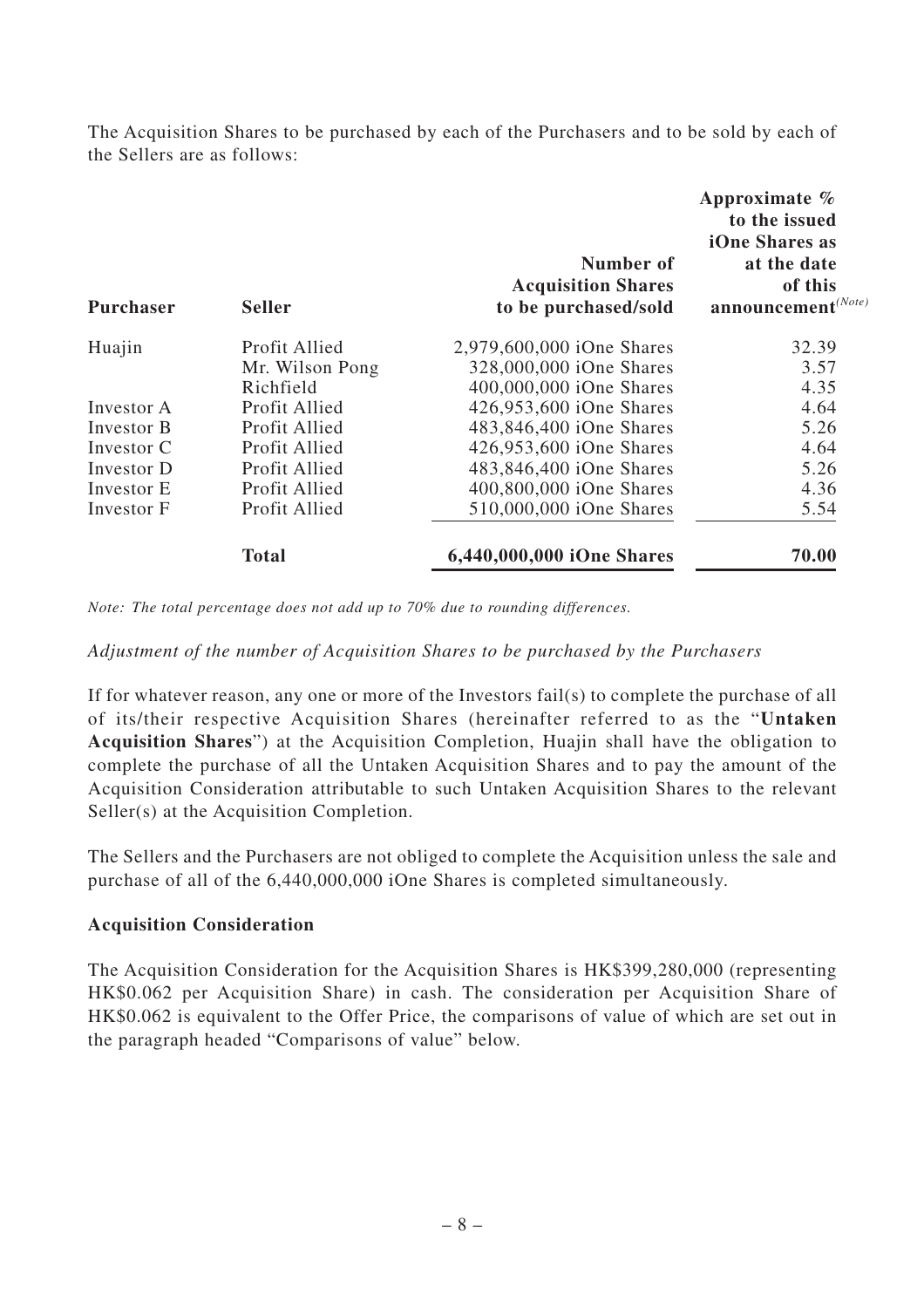In proportion to the number of Acquisition Shares to be purchased/sold by each of the Purchasers/Sellers, the Acquisition Consideration payable by each of the Purchasers and the Seller entitled to receive the relevant amount of the Acquisition Consideration are as follows:

| <b>Purchaser</b> | Amount of the<br><b>Acquisition Consideration</b><br>payable/receivable | Seller entitled to receive<br>the relevant amount of the<br><b>Acquisition Consideration</b> |
|------------------|-------------------------------------------------------------------------|----------------------------------------------------------------------------------------------|
| Huajin           | HK\$184,735,200.00                                                      | Profit Allied                                                                                |
|                  | HK\$20,336,000.00                                                       | Mr. Wilson Pong                                                                              |
|                  | HK\$24,800,000.00                                                       | Richfield                                                                                    |
| Investor A       | HK\$26,471,123.20                                                       | Profit Allied                                                                                |
| Investor B       | HK\$29,998,476.80                                                       | Profit Allied                                                                                |
| Investor C       | HK\$26,471,123.20                                                       | Profit Allied                                                                                |
| Investor D       | HK\$29,998,476.80                                                       | Profit Allied                                                                                |
| Investor E       | HK\$24,849,600.00                                                       | Profit Allied                                                                                |
| Investor F       | HK\$31,620,000.00                                                       | Profit Allied                                                                                |
| <b>Total</b>     | HK\$399,280,000.00                                                      |                                                                                              |

The Acquisition Consideration was agreed after arm's length negotiations. The considerations taken into account during the negotiations over the Acquisition Consideration include, among other things, the recent market price of iOne Shares, liquidity of iOne Shares, any control premium attributable to the Acquisition Shares taken as a whole, the financial position and prospects of the business of iOne Group and the Special Cash Dividend.

#### *Payment Arrangements*

The Acquisition Consideration shall be payable by the Purchasers to the relevant Sellers at the Acquisition Completion.

#### *Escrow Arrangements*

Profit Allied agreed that a sum of HK\$50,000,000 (the "**Escrow Amount**") shall be paid to the Escrow Agent at the Acquisition Completion for its deposit into the Escrow Account. The Escrow Agent shall hold and keep in custody and deal with the Escrow Fund in accordance with the terms of Escrow Agreement. The Escrow Fund shall be used to settle any payment payable by Profit Allied and/or Mr. Wilson Pong to Huajin in respect of any claims for breach of any obligations of Profit Allied and/or Mr. Wilson Pong or any representations and warranties given under by them under the Acquisition Agreement. The Escrow Fund, to the extent not subject to such claims made on or before 31 March 2016 (being the last date prescribed for making such claims under the Acquisition Agreement) will be released to Profit Allied in accordance with the Escrow Agreement.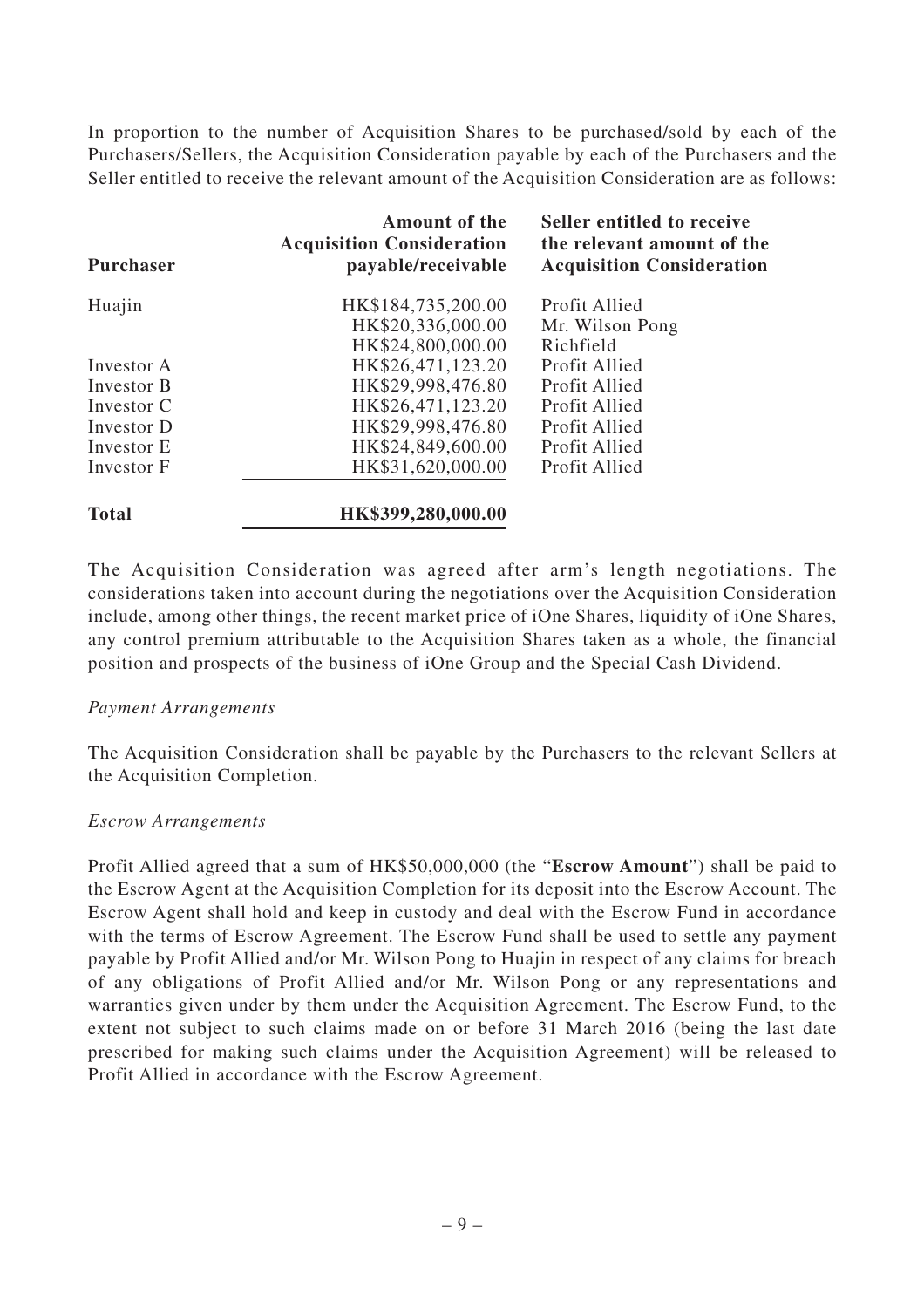## **Conditions precedent**

The Acquisition Completion is conditional on:

- (a) all necessary consents on or approvals (if required) by the regulatory authorities (including, but not limited to, the Stock Exchange and the SFC) or otherwise required under the relevant law and regulations having been obtained by the Sellers for the sale of the Acquisition Shares, the entering into and implementation of the Acquisition Agreement and the transactions contemplated thereunder;
- (b) the obtaining of all consents, approvals, clearances and authorisations of Zhuhai SASAC and Zhuhai Municipal People's Government by Huajin for the entering into and implementation of the terms of the Acquisition Agreement and other relevant documents;
- (c) the Special Cash Dividend having been approved and declared by iOne Board and the identities of iOne Shareholders entitled to the Special Cash Dividend having been determined on the record date in accordance with the Listing Rules and all applicable laws and regulations, and the payment of the Special Cash Dividend becoming unconditional;
- (d) the completion of the Investment Arrangements;
- (e) all warranties and representations given by the relevant Sellers under the Acquisition Agreement remaining true, correct and not misleading in all material respects as at the date of the Acquisition Completion; and
- (f) the Stock Exchange and the Executive confirming in writing (where applicable) that they have no further comments on the announcement to be issued in relation to the Acquisition Agreement and the transactions contemplated thereunder and the Offer, and such announcement having been uploaded onto the website of the Stock Exchange pursuant to the Listing Rules.

Huajin may, to such extent as it thinks fit and is legally entitled to do so, waive the condition precedent set out in paragraphs (d) and (e) above.

If any of the conditions precedent set out above are not fulfilled or waived (as the case may be) on or before 5:00 p.m. on the Longstop Date, the Acquisition Agreement will terminate forthwith unless otherwise agreed in writing between Huajin (for itself and on behalf of the Investors) and the Sellers.

# **Acquisition Completion**

Acquisition Completion is expected to take place on the fifth Business Day following the satisfaction or waiver of all the conditions precedent under the Acquisition Agreement, or such other date as may be agreed by Profit Allied (for itself and on behalf of the other Sellers) and Huajin (for itself and on behalf of the Investors) in writing.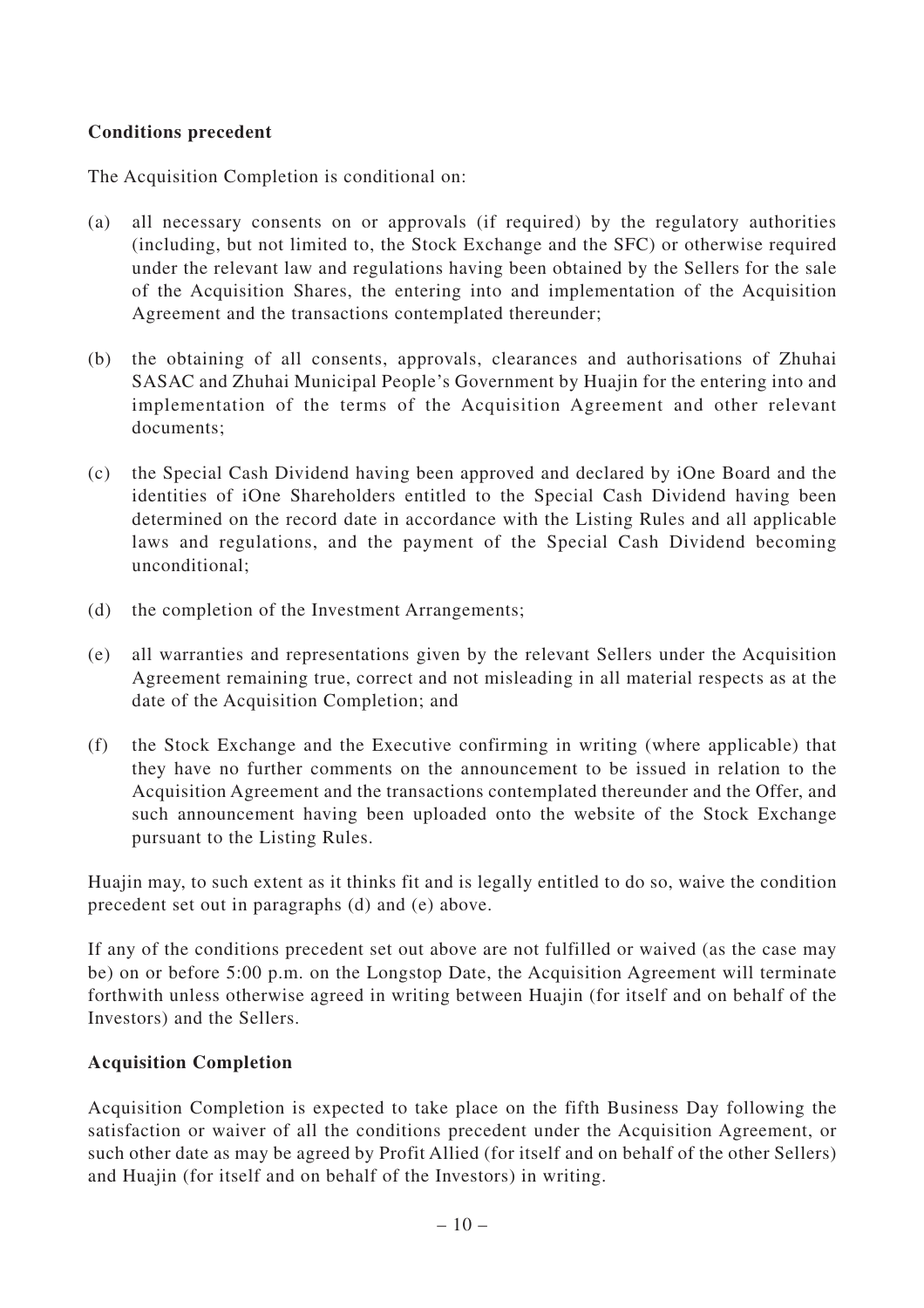Acquisition Completion is expected to take place not later than mid-June 2014 if the conditions precedent stated above are satisfied (or waived, if applicable) on or before the Longstop Date.

# **Guarantee**

Mr. Wilson Pong has guaranteed the performance of Profit Allied's obligations under the Acquisition Agreement, and Huafa HK has guaranteed the performance of Huajin's obligations under the Acquisition Agreement.

## **Warranties and Representations**

The Sellers have given warranties and representations to the Purchasers which are customary in the circumstances, in respect of, among other things, the legal status, financial conditions, business, operations and assets in relation to iOne.

In particular, each of Profit Allied and Mr. Wilson Pong has given the following specific warranties in relation to the financial conditions, business, operations and assets of iOne:

- 1. The cash and cash equivalents (excluding the amount payable for the Special Cash Dividend and the book value of unlisted equity investment held by iOne (which had zero book value as at the date of this joint announcement)) as at the date of the Acquisition Completion (for the avoidance of doubt, after the completion of the Investment Arrangements) of iOne will be no less than HK\$19,400,000.
- 2. The net asset value (exclusive of the amount payable for the Special Cash Dividend and the book value of certain investments held by iOne, and assuming that the Special Cash Dividend has been paid in full and for the avoidance of doubt, after the completion of the Investment Arrangements) of iOne Group, iOne (excluding the investments in subsidiaries and amount due from subsidiaries (if any)) and iOne Group (excluding iOne) as at the date of the Acquisition Completion will not be less than HK\$60,000,000, HK\$20,000,000 and HK\$40,000,000, respectively.

The Investment Arrangements, to be completed before the Acquisition Completion, will result in an increase of approximately RMB5,000,000 (equivalent to approximately HK\$6,250,000) in the cash and cash equivalents of iOne.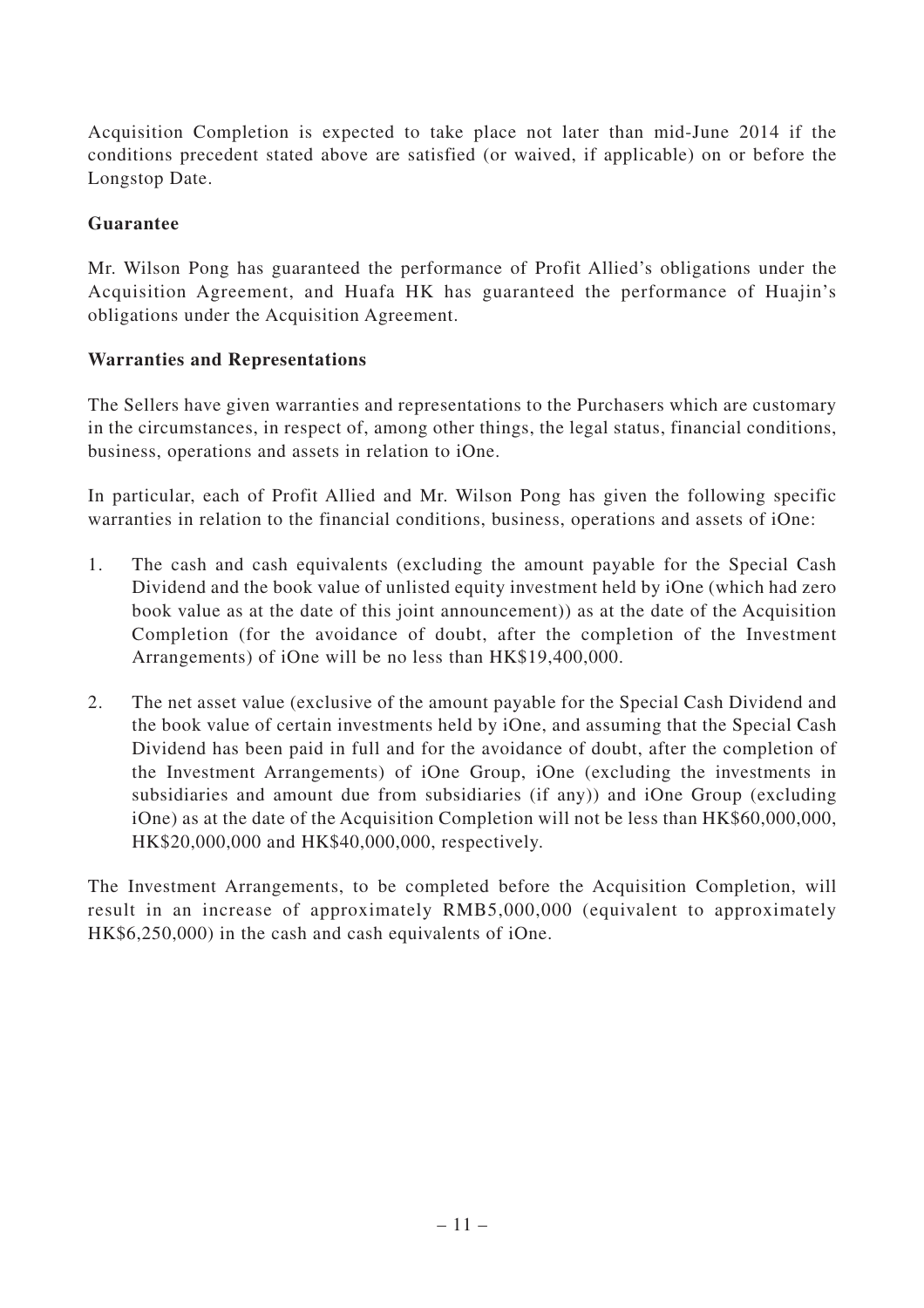# **SHAREHOLDERS AGREEMENT**

On 7 April 2014, Huajin and the Investors entered into the Shareholders Agreement to govern their relationship after the Acquisition Completion, which will become effective subject to and upon the Acquisition Completion. The principal terms of the Shareholders Agreement are summarised as follows:

#### **Restrictions on dealings**

Each of the Investors undertakes and covenants with Huajin that, without the prior written consent of Huajin, it shall not:

- (a) so long as the Investor is considered (or deemed) as a person acting in concert of Huajin, acquire any voting rights in iOne which may give rise to an obligation on Huajin to make a mandatory general offer under Rule 26 of the Takeovers Code;
- (b) acquire voting rights in iOne resulting it becoming a connected person of iOne; or
- (c) deal with the iOne Shares if this would violate the applicable laws and regulations, including but not limited to the Listing Rules, the Takeovers Code and the Securities and Futures Ordinance (Chapter 571 of the Laws of Hong Kong).

#### **Right of first refusal**

Each of the Investors grants the right of first refusal to Huajin during the 6 months following the date of the Acquisition Completion. Each of the Investors may transfer any or all of its iOne Shares to a party other than Huajin only to the extent that Huajin has not exercised its right of first refusal in respect of all or part of such iOne Shares to purchase such iOne Shares on the same terms and conditions as in the proposed third-party transfer.

#### **Board of directors and senior management**

Following the Acquisition Completion, each of the Investors covenants and agrees that it will not nominate any person(s) to iOne Board or the senior management of iOne, and only Huajin is entitled to nominate for appointment by iOne person(s) to iOne Board or the senior management of iOne.

#### **Voting**

If one of the Investors is required to abstain from voting with respect to a transaction under the Listing Rules (due to material interest in such transaction or otherwise), such abstention will not preclude the other Investors from voting with respect to such transaction (to the extent permissible under the Listing Rules), and the other Investors will be permitted to exercise its voting rights in its absolute discretion and independent judgment for its own interest without reference to the interest or desires of the Investor who is precluded from voting.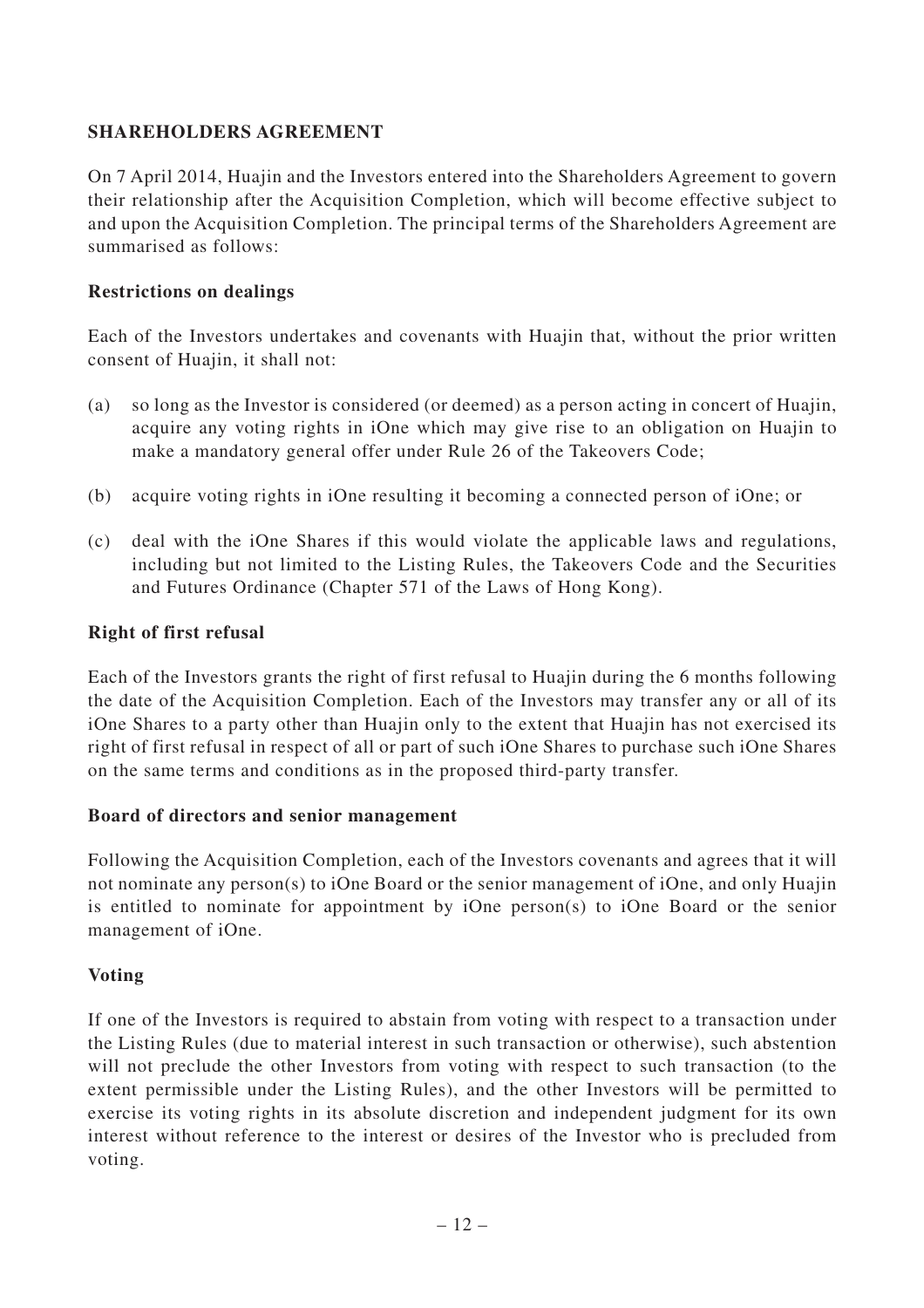# **POSSIBLE UNCONDITIONAL MANDATORY CASH OFFER**

As at the date of this joint announcement and immediately prior to entering into the Acquisition Agreement, the Huajin Concert Group did not own or have control over any iOne Shares.

Under Rule 26.1 of the Takeovers Code a mandatory general offer must be made where any person or group of persons acting in concert acquire 30% or more of the voting rights of a company to which the Takeovers Code applies.

Subject to and upon the Acquisition Completion, the Huajin Concert Group will own or control in aggregate 6,440,000,000 iOne Shares (70% of the issued iOne Shares). As a result, Huajin will be required to make an unconditional mandatory cash offer under Rule 26.1 of the Takeovers Code for all of the issued iOne Shares (other than those already owned or agreed to be acquired by the Huajin Concert Group).

#### **Principal terms of the Offer**

Haitong International Capital has been appointed as the financial adviser to Huajin in relation to the Offer. If and when the obligation to make the Offer arises under Rule 26.1, the Offer will be made by Haitong International Securities on behalf of Huajin and the terms of the Offer will be as follows:

### **Offer Price**

The Offer will be made on the following basis:

for each Offer Share .............................................. HK\$0.062 in cash

If the Offer is made, the Offer Shares will be acquired by Huajin fully paid and free from all Encumbrances and together with all rights attaching or accruing to them on or after the date on which the Offer is made, that is, the date of posting of the Composite Document, including the right to all dividends and other distributions (excluding the Special Dividend) declared, made or paid on or after the date on which the Offer is made.

#### **Comparisons of value**

The closing price of iOne Shares as quoted on the Stock Exchange on the Last Trading Day was HK\$0.211.

The Offer Price of HK\$0.062 per Offer Share represents:

- (a) a discount of approximately 70.62% to the closing price of HK\$0.211 per iOne Share as quoted on the Stock Exchange on the Last Trading Day;
- (b) a discount of approximately 72.35% to the average closing price of approximately HK\$0.2242 per iOne Share for the last 5 trading days up to and including the Last Trading Day;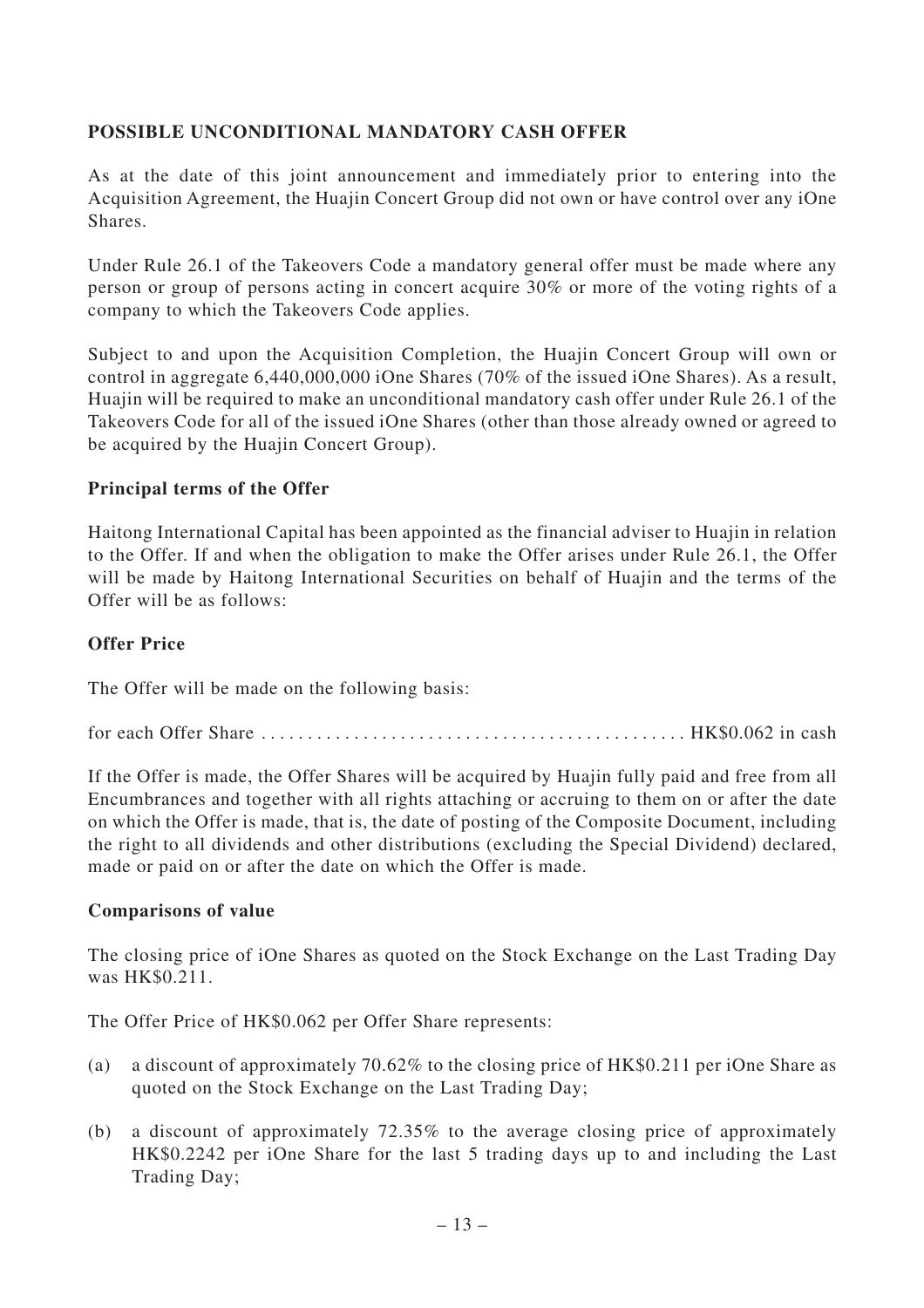- (c) a discount of approximately 71.89% to the average closing price of approximately HK\$0.2206 per iOne Share for the last 10 trading days up to and including the Last Trading Day;
- (d) a discount of approximately 57.62% to the average closing price of approximately HK\$0.1463 per iOne Share for the last 30 trading days up to and including the Last Trading Day;
- (e) a discount of approximately 43.01% to the average closing price of approximately HK\$0.1088 per iOne Share for the last 60 trading days up to and including the Last Trading Day;
- (f) a premium of approximately 103.28% over the audited consolidated net asset value per Share of approximately HK\$0.0305 per iOne Share as at 31 December 2013 (based on 9,200,000,000 iOne Shares in issue as at the date of this joint announcement);
- (g) a discount of approximately 4.32% to the average closing price of approximately HK\$0.0648 per iOne Share for the last 6 months up to and including 7 March 2014 (being the last trading day before commencement of the Offer Period); and
- (h) a premium of approximately 9.73% to the average closing price of approximately HK\$0.0565 per iOne Share for the last 12 months up to and including 7 March 2014 (being the last trading day before commencement of the Offer Period).

#### **Highest and lowest prices of iOne Shares**

The highest and lowest closing prices of iOne Shares as quoted on the Stock Exchange during the six-month period preceding the Last Trading Day, and including the Last Trading Day, were respectively HK\$0.234 per iOne Share on 21 March 2014 and HK\$0.045 per iOne Share on 17 and 23 October 2013.

The Offer Price equals the highest consideration per iOne Share paid by Huajin Concert Group in the 6 months prior to the date of this joint announcement.

Apart from the Acquisition, there have been no other dealings in iOne Shares by Huajin Concert Group, in the 6 months prior to the date of this joint announcement.

#### **Total consideration**

iOne has 9,200,000,000 iOne Shares in issue as at the date of this joint announcement. There are no outstanding warrants, derivatives, options or other securities which may confer any rights to the holders(s) thereof to subscribe for, convert or exchange into iOne Shares. iOne has not entered into any agreement for the issue of any iOne Shares or any warrants, derivatives, options or other securities which may confer any rights to the holders(s) thereof to subscribe for, convert or exchange into iOne Shares as at the date of this joint announcement. Based on the Offer Price of HK\$0.062 per iOne Share, the 9,200,000,000 iOne Shares in issue as at the date of this joint announcement are valued at HK\$570,400,000.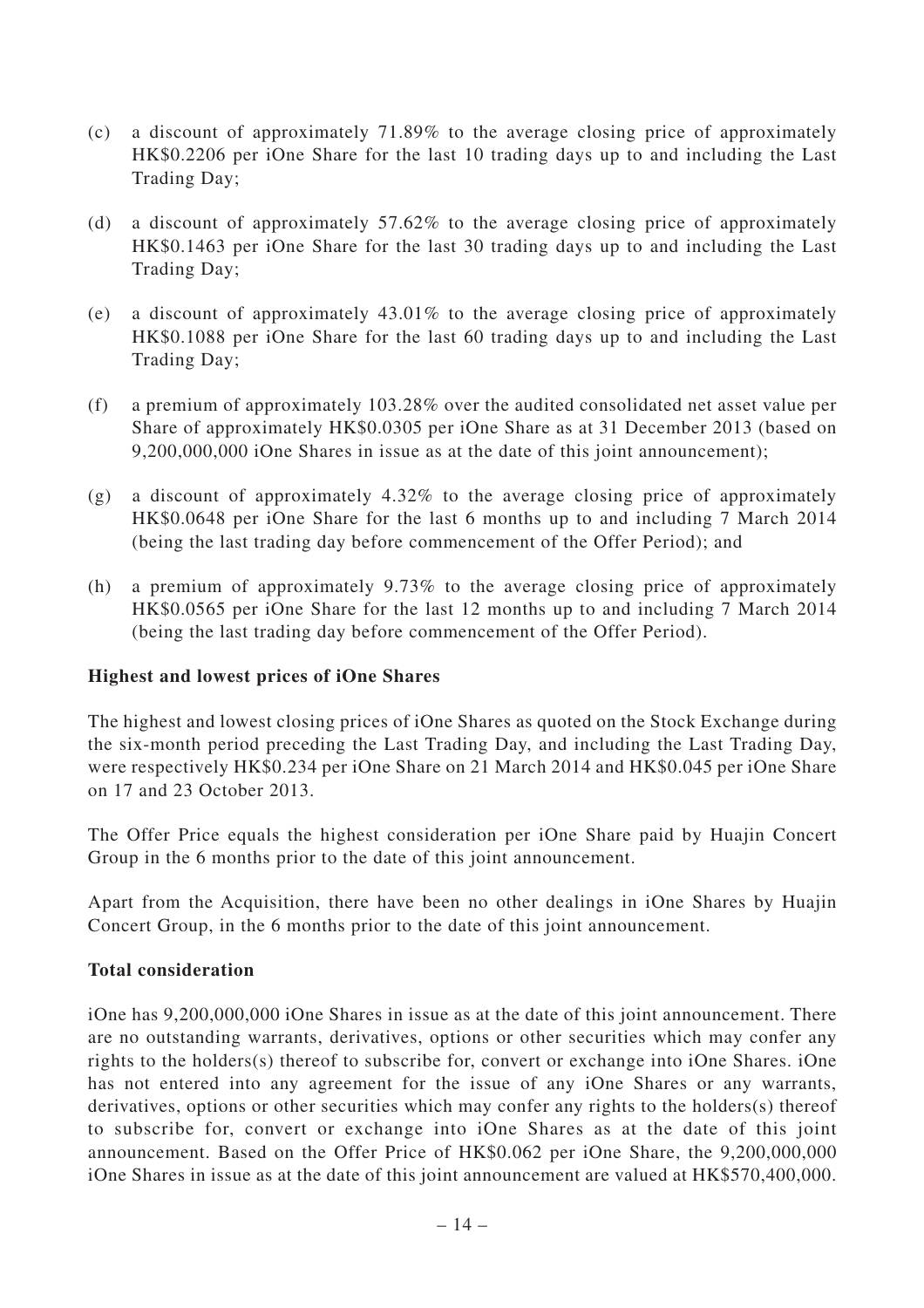Subject to the Acquisition Completion taking place, the Offer will be made to all Offer Shareholders based on the Offer Price, the Offer for the 2,760,000,000 Offer Shares is valued at HK\$171,120,000.

### **Confirmation of financial resources**

Assuming that the Offer is made and accepted in full by the Offer Shareholders, the maximum amount payable under the Offer will be HK\$171,120,000.

Huajin intends to finance the Acquisition Consideration and the total consideration payable by Huajin under the Offer from its internal resources. Haitong International Capital has been appointed as the financial adviser to Huajin in relation to the Offer. Haitong International Capital is satisfied that sufficient financial resources are, and will remain, available to Huajin to satisfy the Acquisition Consideration and the acceptance of the Offer in full.

## **Offer Pre-condition and Condition**

The making of the Offer will be subject to the Acquisition Completion taking place.

The Offer itself, if and when made, will not be subject to any conditions.

# **Offer period**

The Offer, if made, will be open for acceptance from the date when the Composite Document is despatched to the Offer Shareholders for a minimum period of 21 days.

#### **Further arrangements or agreements**

As at the date of this joint announcement:

- (a) the members of the Huajin Concert Group (i) do not own or have control or direction over any iOne Shares, (ii) do not hold any convertible securities, warrants, options, or derivatives in respect of iOne Shares, and (iii) have not received any other irrevocable commitment to accept the Offer;
- (b) there is no outstanding derivative in respect of the securities of iOne which has been entered into by any member of the Huajin Concert Group;
- (c) there is no arrangement (whether by way of option, indemnity or otherwise) of any kind referred to in Note 8 to Rule 22 of the Takeovers Code in relation to the shares of Huajin or iOne and which might be material to the Offer;
- (d) save as disclosed in the section headed "Possible unconditional mandatory cash offer" in this joint announcement, there are no agreements or arrangements to which Huajin is a party which relate to circumstances in which it may or may not invoke or seek to invoke a pre-condition or a condition to the Offer; and
- (e) no member of the Huajin Concert Group has borrowed or lent any relevant securities (as defined in Note 4 to Rule 22 of the Takeovers Code) in iOne, save for any borrowed securities which have been either on-lent or sold.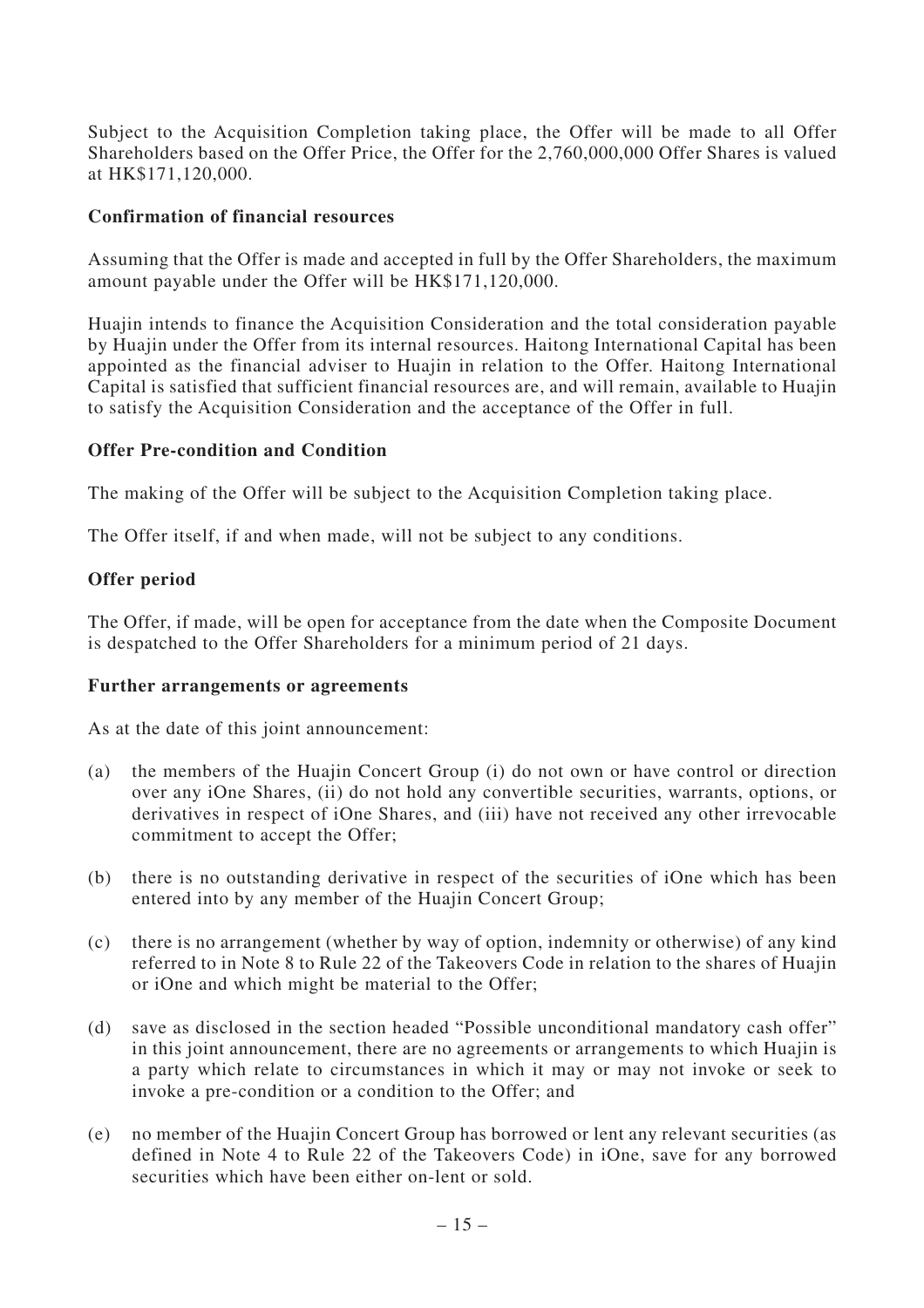### **Effect of accepting the Offer**

The Offer, subject to the Acquisition Completion taking place, will be unconditional. By accepting the Offer, the Offer Shareholders will sell their iOne Shares free from encumbrances and together with all rights attaching to them, and all dividends and distributions (excluding the Special Dividend) recommended, declared, made or paid on or after the date on which the Offer is made, that is, the date of posting the Composite Document.

Acceptance of the Offer by any person will constitute a warranty by such person to Huajin that the Offer Shares acquired are fully paid and free from all liens, charges, options, equities, encumbrances or other third party rights of any nature and will be acquired together with all rights attaching or accruing to them on or after the date on which the Offer is made, that is, the date of posting of the Composite Document, including the right to all dividends and other distributions (excluding the Special Dividend) declared, made or paid on or after the date on which the Offer is made. Acceptances of the Offer shall be irrevocable and not capable of being withdrawn, except as permitted under the Takeovers Code.

The Offer will be made in compliance with the Takeovers Code which is administered by the Executive.

#### **Offer Shareholders outside Hong Kong**

The Offer will be available to all Offer Shareholders, including those who are not resident in Hong Kong. The making of the Offer to persons not resident in Hong Kong may be affected by laws and regulations of the relevant overseas jurisdictions. Any Offer Shareholders who are not resident in Hong Kong should observe any applicable legal or regulatory requirements and restrictions in their own jurisdiction and, where necessary, seek legal advice.

**It is the sole responsibility of the Offer Shareholders who wish to accept the Offer to satisfy themselves of the full observance of the laws and regulations of the relevant non-Hong Kong jurisdictions in connection with the acceptance of the Offer (including the obtaining of any governmental, exchange control or other consent which may be required or the compliance with the other necessary formalities and the payment of any transfer or other taxes due by the accepting Offer Shareholder in respect of such jurisdictions).**

If the receipt of the Composite Document by overseas Offer Shareholders is prohibited by any applicable laws and regulations or may only be effected upon compliance with conditions or requirements in such overseas jurisdictions that would be unduly burdensome, the Composite Document, subject to the Executive's consent, will not be despatched to such overseas Offer Shareholders. In those circumstances, Huajin will apply for any waivers as may be required by the Executive pursuant to Note 3 to Rule 8 of the Takeovers Code at such time.

#### **Settlement of consideration**

A cheque for the amount due to each Offer Shareholder who validly accepts the Offer (less sellers' ad valorem stamp duty payable for the Offer Shares tendered by him under the Offer) will be despatched to the accepting Offer Shareholder by ordinary post at his own risk as soon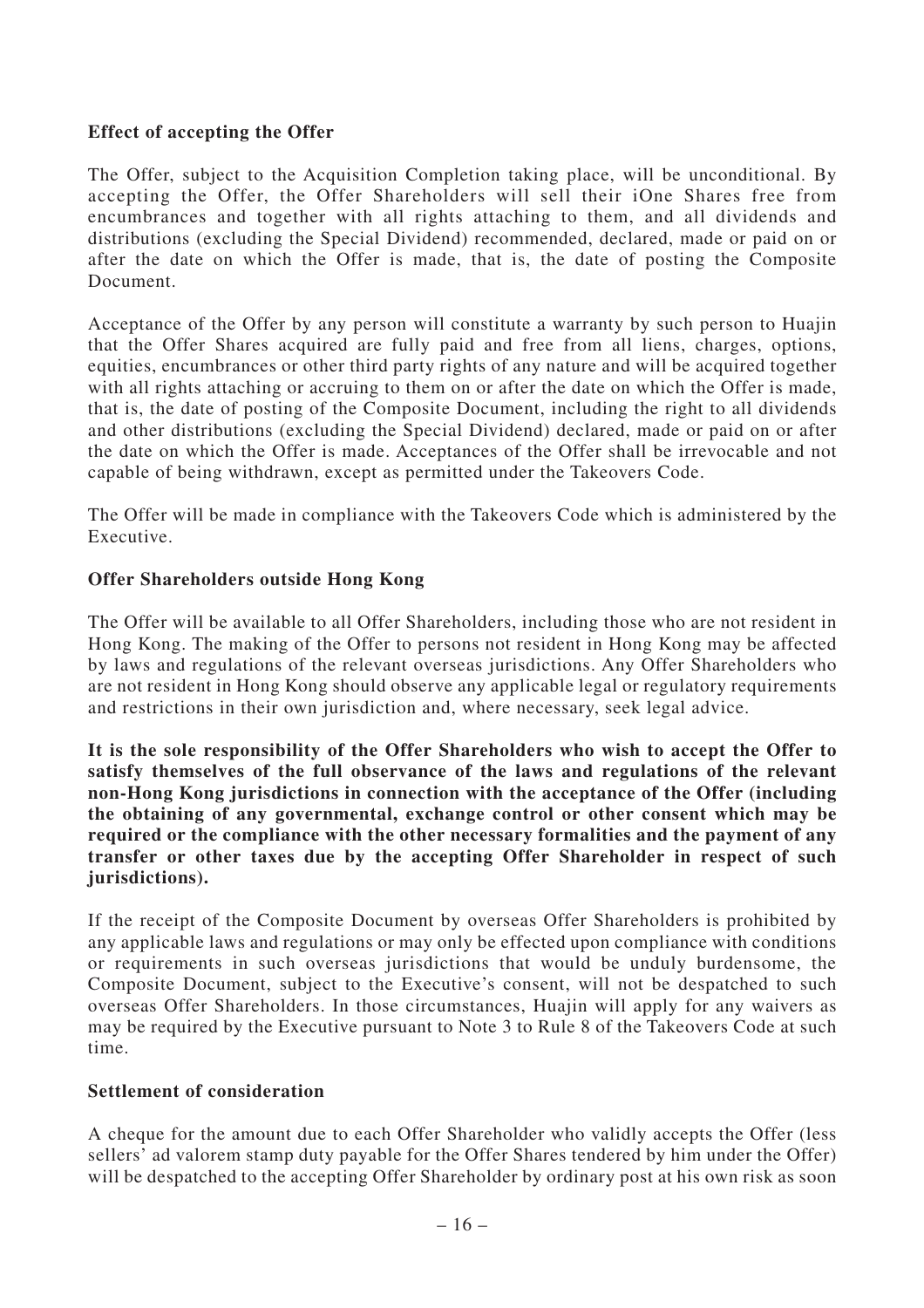as possible but in any event within 7 Business Days following the date of receipt of the duly completed form of acceptance and transfer and all relevant documents by the Registrar from the Offer Shareholder accepting the Offer.

No fractions of a cent will be payable and the amount of cash consideration payable to an Offer Shareholder who accepts the Offer will be rounded up to the nearest cent.

### **Stamp duty**

Sellers' ad valorem stamp duty arising in connection with acceptance of the Offer which is payable by each accepting Offer Shareholder at the rate of HK\$1.00 for every HK\$1,000.00 or part thereof of the consideration payable by Huajin for such person's iOne Shares will be deducted from the cash amount due to such accepting Offer Shareholder.

Huajin will arrange for payment of the sellers' ad valorem stamp duty on behalf of the relevant accepting Offer Shareholders and will pay the buyer's ad valorem stamp duty in connection with the acceptances of the Offer and the transfers of the Offer Shares on its own behalf.

## **INFORMATION OF THE OFFEROR**

Huajin is an investment holding company incorporated in Samoa and wholly-owned by Huafa HK, a limited liability company incorporated in Hong Kong whose principal business is investment holding. Huafa HK is wholly-owned by Zhuhai Huafa, a state-owned enterprise wholly-owned by Zhuhai SASAC with its business operations primarily conducted in Zhuhai, Guangdong Province. Zhuhai Huafa, through its subsidiaries, is principally engaged in six major business segments, namely, urban operations, property development, financial investment, education, media and tourism, trade logistics as well as modern services.

# **INFORMATION OF THE INVESTORS**

Investor A is a company incorporated in the British Virgin Islands with limited liability on 23 April 2012. It is an investment holding company and owned as to 85%, 10% and 5% by Mr. Cai Guang, Mr. Wang Aizhi and Mr. Wan Jie, respectively. Investor B is a company incorporated in Samoa with limited liability on 25 March 2014. It is an investment holding company and beneficially owned by Mr. Cai Guang. A company controlled by Mr. Cai Guang is principally engaged in properties construction in PRC and is one of the business acquaintances of Zhuhai Huafa and/or its subsidiaries in property development and urban operations industry.

Investor C is a company incorporated in Samoa with limited liability on 25 March 2014. Investor D is a company incorporated in Samoa with limited liability on 10 February 2014. Both of Investor C and Investor D are investment holding companies and wholly-owned by Mr. Chen Xiangeng. A company controlled by Mr. Chen Xiangeng is principally engaged in renovation and decoration of properties in PRC and is one of the business acquaintances of Zhuhai Huafa and/or its subsidiaries in property development and urban operations industry.

Investor E is a company incorporated in the British Virgin Islands with limited liability on 5 December 2005. It is an investment holding company and wholly-owned by Mr. Ren Yuanlin. Investor F is a company incorporated in Hong Kong with limited liability on 12 September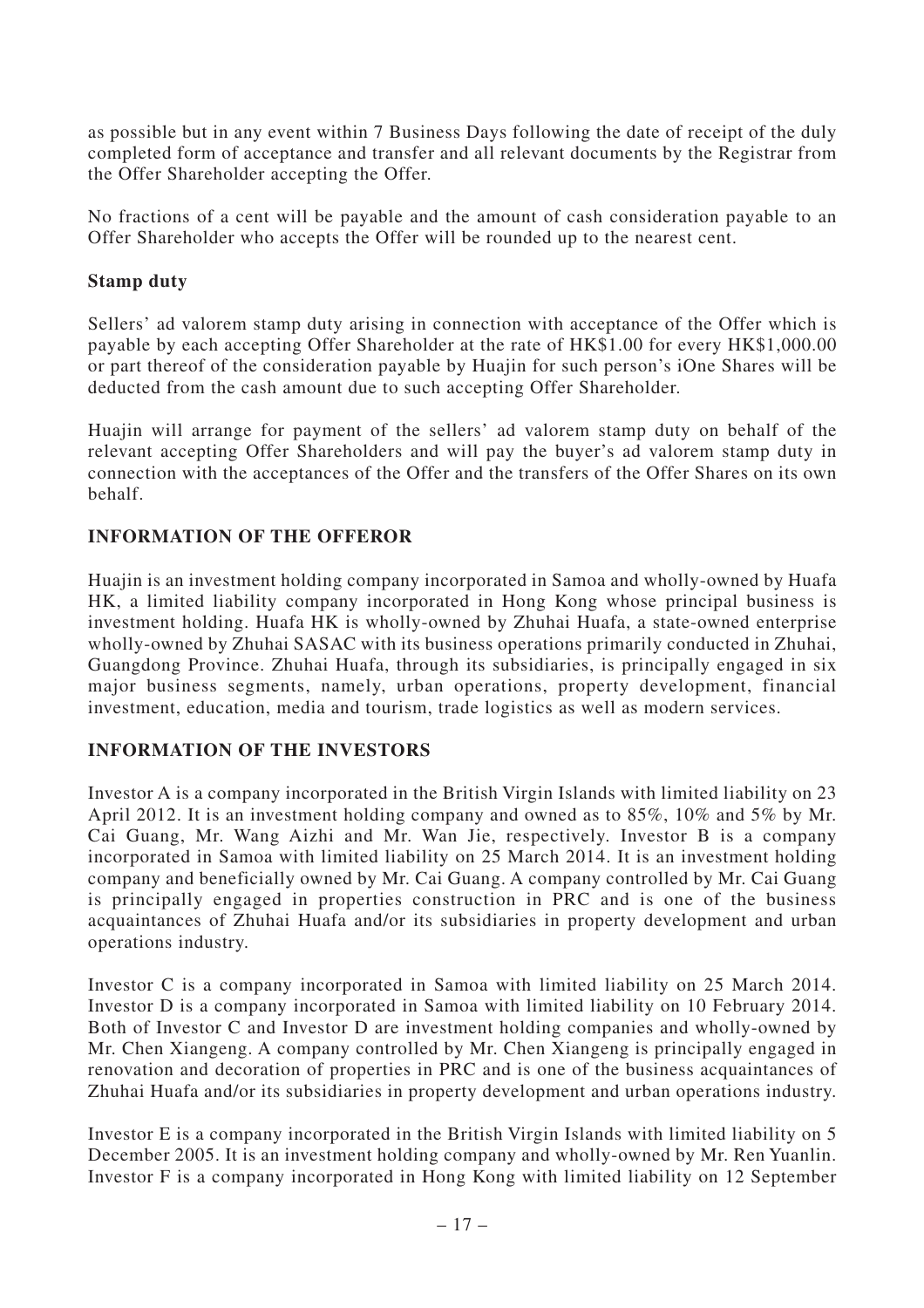2006. It is an investment holding company and wholly-owned by Mr. Chang Liang. The respective owners of the Investor E and Investor F are the business acquaintances of Zhuhai Huafa and/or its subsidiaries in financial investment industry.

## **REASONS FOR THE JOINT ACQUSITION OF THE IONE SHARES BY HUAJIN AND THE INVESTORS**

With reference to the background and financial resources of Zhuhai Huafa and its subsidiaries, and the Investors and their beneficial owners, Huajin and the Investors consider their joint acquisition of iOne Shares will provide more inputs in formulating suitable business strategy for the growth of the iOne Group in long run, strengthen the cooperation among Zhuhai Huafa and its subsidiaries and the beneficiary owners of the Investors, and diversify their investment risks involved in the Acquisition.

## **INTENTIONS REGARDING THE BUSINESS OF IONE GROUP**

Huajin intends to continue the existing businesses of the iOne Group, including provision of financial printing service in financial sector, and has no intention to dispose of or downsize the iOne Group's existing businesses nor dispose of or inject any of its businesses to the iOne immediately after completion of the Offer. Huajin will, following completion of the Offer, conduct a detailed review of the operations of the iOne Group with a view to developing suitable business strategy to enhance the growth of its business and asset base as well as to broaden its income stream, which may include, subject to the market conditions, the expansion of the scope of business of the iOne Group should appropriate opportunities arise. Subject to due compliance with the Listing Rules and the Takeovers Code, this may or may not include the injection of assets or businesses into the iOne Group by Zhuhai Huafa. Zhuhai Huafa will keep the shareholders of iOne Group informed by further announcement if it decides on anything that requires disclosure pursuant to the Takeovers Code or the Listing Rules.

As at the date of this joint announcement, Huajin has no intention to introduce any significant changes in the business of the iOne Group, including acquisition, disposal and/or redeployment the assets and businesses of the iOne Group, other than in its ordinary course of business, following completion of the Offer.

# **INFORMATION ABOUT IONE GROUP**

iOne acts as an investment holding company. iOne Group is principally engaged in the provision of financial printing services, which mainly include the printing of IPO prospectuses, financial reports, company announcements, circulars, legal compliance documents, research reports, corporate brochures and newsletters. As announced by iOne in its announcement dated 30 December 2013 and the announcement dated 28 March 2014 of the final results of iOne for the financial year ended 31 December 2013, iOne Group is also engaged property investments in Hong Kong in order to maximize the return to iOne Shareholders. iOne Group will continue to identify other good and suitable locations for property investment. Such diversification of business is expected to enable iOne Group to broaden its income stream.

iOne Group reported audited profits before and after tax of approximately HK\$37,325,000 and HK\$31,890,000, respectively, for the financial year ended 31 December 2012. In the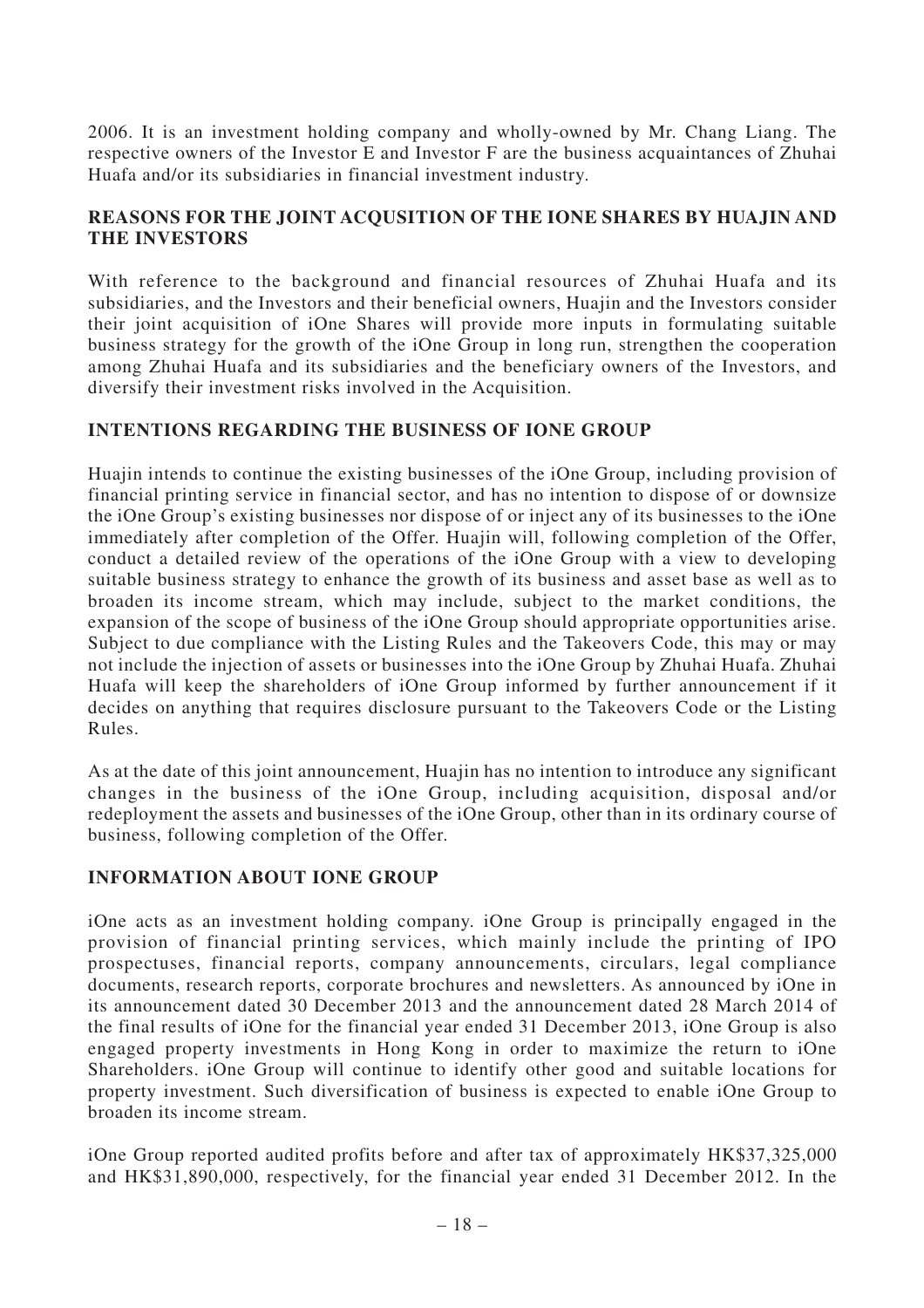announcement dated 28 March 2014 of the final results of iOne Group for the financial year ended 31 December 2013, iOne Group's audited profits both before and after tax were approximately HK\$25,344,000 and HK\$19,902,000 respectively for the financial year ended 31 December 2013. As at 31 December 2013, iOne Group reported audited net assets of approximately HK\$280,886,000.

### **Shareholding structure of iOne**

The shareholding structure of iOne as at the date of this joint announcement and the impact of the Acquisition Completion is described below:

| Name of<br>iOne Shareholder | Number of<br>iOne Shares<br>as at the date<br>of this joint<br>announcement | Approximate<br>$\%$ | Number of<br>iOne Shares<br>immediately<br>after the<br>Acquisition<br>Completion | Approximate<br>$\%$ |
|-----------------------------|-----------------------------------------------------------------------------|---------------------|-----------------------------------------------------------------------------------|---------------------|
| Mr. Wilson Pong             | 563,000,000                                                                 | 6.12                | 235,000,000                                                                       | 2.55                |
| Profit Allied (Note 1)      | 5,712,000,000                                                               | 62.09               | Nil                                                                               | 0.00                |
| Sub-Total:                  | 6,275,000,000                                                               | 68.21               | 235,000,000                                                                       | 2.55                |
| Richfield (Note 2)          | 400,000,000                                                                 | 4.35                | Nil                                                                               | 0.00                |
| iOne Directors:             |                                                                             |                     |                                                                                   |                     |
| - Mr Lee Wing Yin           | 640,000                                                                     | 0.007               | 640,000                                                                           | 0.007               |
| - Mr. Lau Wai Shu           | 2,000,000                                                                   | 0.022               | 2,000,000                                                                         | 0.022               |
| Huajin Concert Group        | <b>Nil</b>                                                                  | 0.00                | 6,440,000,000                                                                     | 70.00               |
| Public iOne Shareholders    | 2,522,360,000                                                               | 27.41               | 2,522,360,000                                                                     | 27.41               |
| <b>Total</b>                | 9,200,000,000                                                               | 100.00              | 9,200,000,000                                                                     | 100.00              |

*Notes:*

- *1. Profit Allied is wholly owned by Mr. Wilson Pong.*
- *2. As at the date of this joint announcement, Mr. Wilson Pong owns and controls about 37.05% of the issued Richfield Shares directly and indirectly through Virtue Partner Group Limited (which is wholly owned by Mr. Wilson Pong).*

# **COMPULSORY ACQUISITION**

Huajin does not intend to acquire compulsorily those iOne Shares not acquired by Huajin under the Offer in accordance with the Companies Act and the Takeovers Code.

#### **MAINTAINING THE LISTING STATUS OF IONE**

Huajin does not have any intention to privatise iOne by means of the Offer. Huajin intends that iOne shall maintain the listing of iOne Shares on the Stock Exchange after the close of the Offer.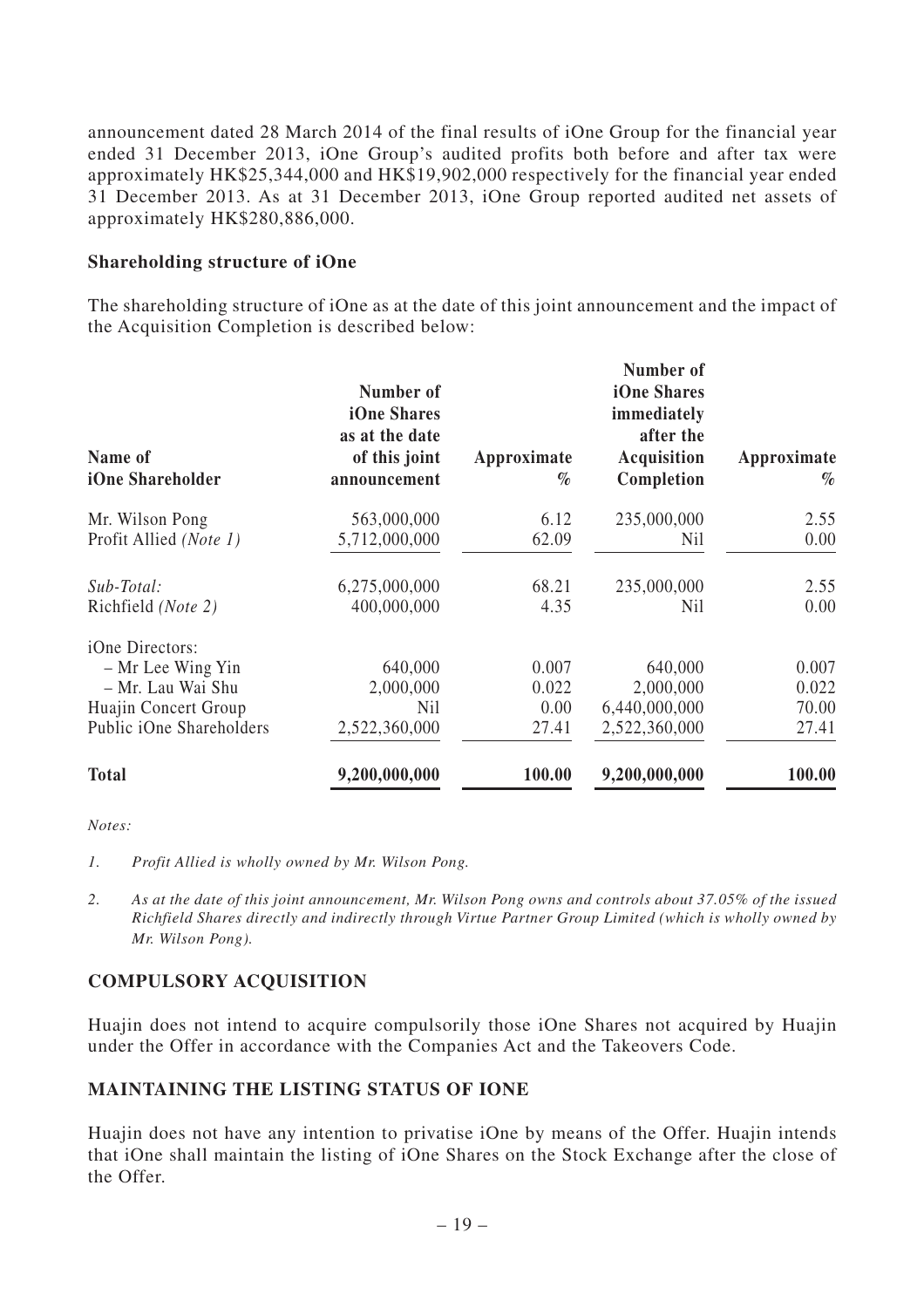The Stock Exchange has stated that if, at the close of the Offer, less than 25 per cent of the issued iOne Shares are held by the public or if the Stock Exchange believes that: (i) a false market exists or may exist in the trading of iOne Shares; or (ii) there are insufficient iOne Shares in public hands to maintain an orderly market, then the Stock Exchange will consider exercising its discretion to suspend dealings in iOne Shares.

The directors of Huajin understand that Rule 8.08 of the Listing Rules relating to minimum prescribed percentage of iOne Shares to be held by the public has to be complied with. The directors of Huajin and any new director to be appointed to the board of directors of iOne will undertake to the Stock Exchange to take appropriate steps to ensure that Rule 8.08 of the Listing Rules is complied with after the close of the Offer.

### **INDEPENDENT BOARD COMMITTEE AND INDEPENDENT FINANCIAL ADVISER TO IONE**

Pursuant to Rule 2.1 of the Takeovers Code, the Independent Board Committee, comprising all the independent non-executive directors of iOne, namely Mr. Ng Chi Ming, Mr. Lung Hung Cheuk and Mr. Yip Tai Him, has been established by iOne to advise the Offer Shareholders in respect of the Offer.

In forming the Independent Board Committee, iOne wishes to ensure that the Offer Shareholders will be advised by a committee of independent directors. In addition, Optima Capital Limited has been appointed as the Independent Financial Adviser to advise the Independent Board Committee in relation to the Offer. The members of the Independent Board Committee will make a recommendation to the Offer Shareholders as to whether the Offer is, or is not, fair and reasonable and as to acceptance, after considering the advice of the Independent Financial Adviser.

#### **WARNING**

**As at the date of this joint announcement, the Offer is a possible unconditional cash offer only. The Offer under Rule 26.1 of the Takeovers Code will only be made if the Acquisition Completion takes place. If the Acquisition Completion fails to take place eventually, whether because any of the prescribed conditions precedents under the Acquisition Agreement fails to be satisfied (or waived, if applicable) in accordance with its terms or for other reasons, the Offer under Rule 26.1 will not be made. The issue of this joint announcement does not in anyway imply that the Offer will be made.**

Huajin, iOne and Richfield will make an announcement (i) if and when the Acquisition Completion takes place in compliance with Rule 3.6 of the Takeovers Code, or alternatively (ii) if the Acquisition Completion cannot take place and the Acquisition Agreement is terminated as a result.

#### **DESPATCH OF COMPOSITE DOCUMENT**

It is the intention of Huajin, iOne and Richfield to combine the offer document and the offeree company's board circular in the Composite Document. The Composite Document setting out, among other things, (a) the expected timetable in relation to the Offer, (b) a letter from Haitong International Securities detailing the terms of the Offer, and (c) letters from the Independent Board Committee and the Independent Financial Adviser, together with a form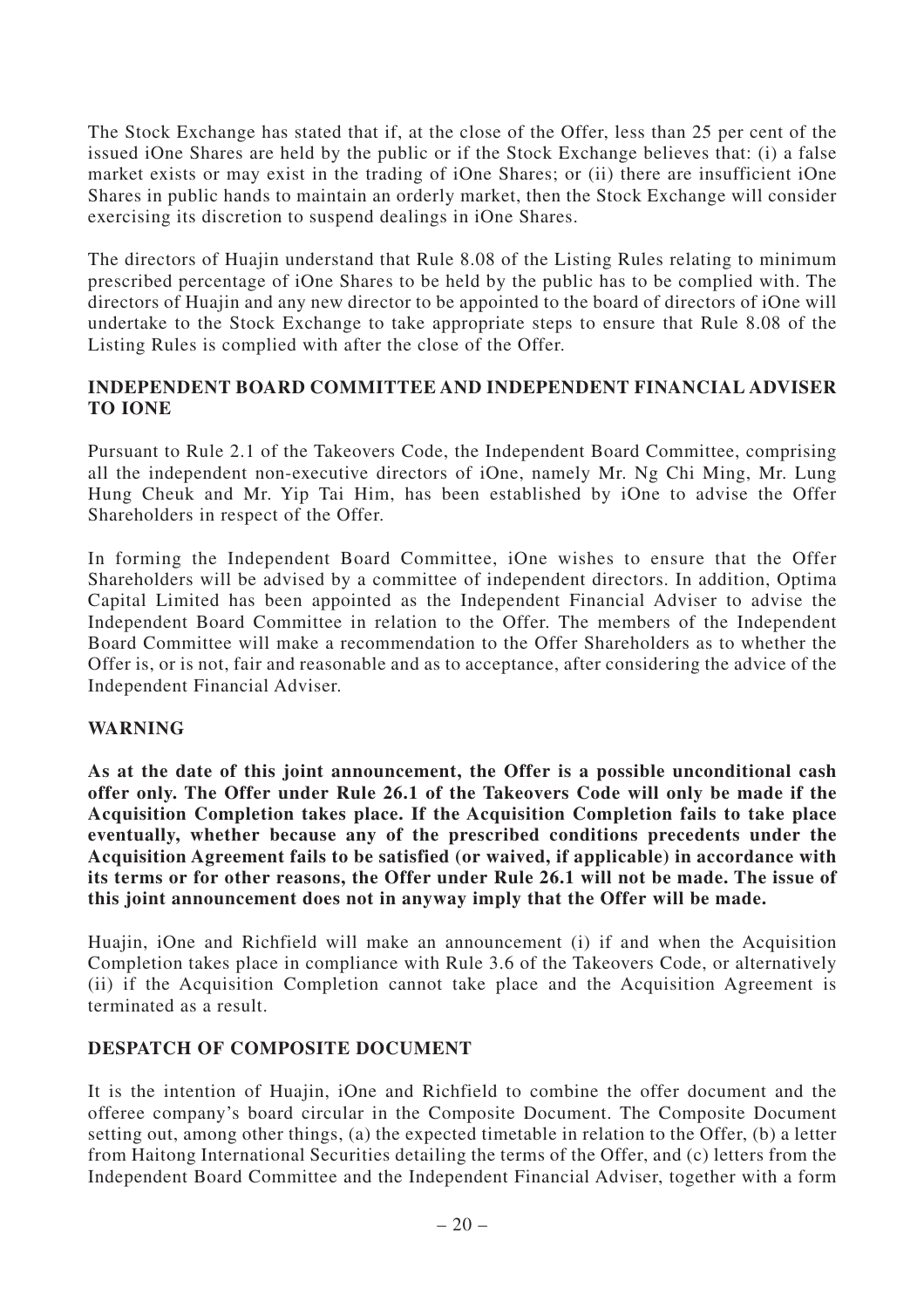of acceptance and transfer will be despatched to the Offer Shareholders as soon as practicable. Under Rule 8.2 of the Takeovers Code, the Composite Document is required to be despatched within 21 days from the date of this joint announcement. Pursuant to Note 2 to Rule 8.2 of the Takeovers Code, the Executive's consent is required if the making of the general offer is subject to prior fulfilment of a pre-condition and the pre-condition cannot be fulfilled within the time period contemplated by Rule 8.2 of the Takeovers Code. As it is expected that the conditions precedent under the Acquisition Agreement will not be fulfilled within 21 days from the date of this joint announcement, an application will be made to the Executive in respect of Note 2 to Rule 8.2 of the Takeovers Code for his consent to extend the date of posting of the Composite Document to a date falling within 7 days of fulfilment of the conditions or such other date as the Executive may approve.

Further announcement(s) regarding the despatch of the Composite Document will be made by Huajin and iOne in due course.

# **SPECIAL CASH DIVIDEND AND BOOK CLOSE**

The iOne Directors resolved on 14 April 2014 to declare the Special Cash Dividend on the following basis:

for each iOne Share  $\dots\dots\dots\dots\dots\dots\dots\dots\dots\dots\dots\dots\dots\dots$ . HK\$0.02348 in cash

iOne Shareholders whose names appear on the register of members of iOne on 20 May 2014 are eligible to receive their entitlements to the Special Cash Dividend. It should be noted that the eligibility of the iOne Shareholders to receive the Special Cash Dividend is not conditional on or otherwise dependent on whether they accept the Offer or not.

### **The declaration of the Special Cash Dividend is not conditional on the Acquisition Completion taking place. The Special Cash Dividend will be paid to the iOne Shareholders eligible to receive it regardless of whether the Acquisition Completion takes place or not eventually.**

The Special Cash Dividend in an aggregate amount of HK\$216,016,000 will be paid in cash out of iOne's distributable profits.

The register of members of iOne will be closed from 19 May to 20 May 2014 (both days inclusive) to determine the holders of iOne Shares who are eligible to receive the Special Cash Dividend. During this period no transfer of iOne Shares will be registered. The Special Cash Dividend is expected to be paid on or around 11 June 2014.

In order to qualify for the Special Cash Dividend, all transfer of iOne Shares accompanied by the relevant share certificate(s) and transfer form(s) must be lodged with iOne's Hong Kong branch share registrar, Tricor Investor Services Limited at the following address for registration no later than 4:30 p.m. on 16 May 2014.

> Level 22, Hopewell Centre 183 Queen's Road East Hong Kong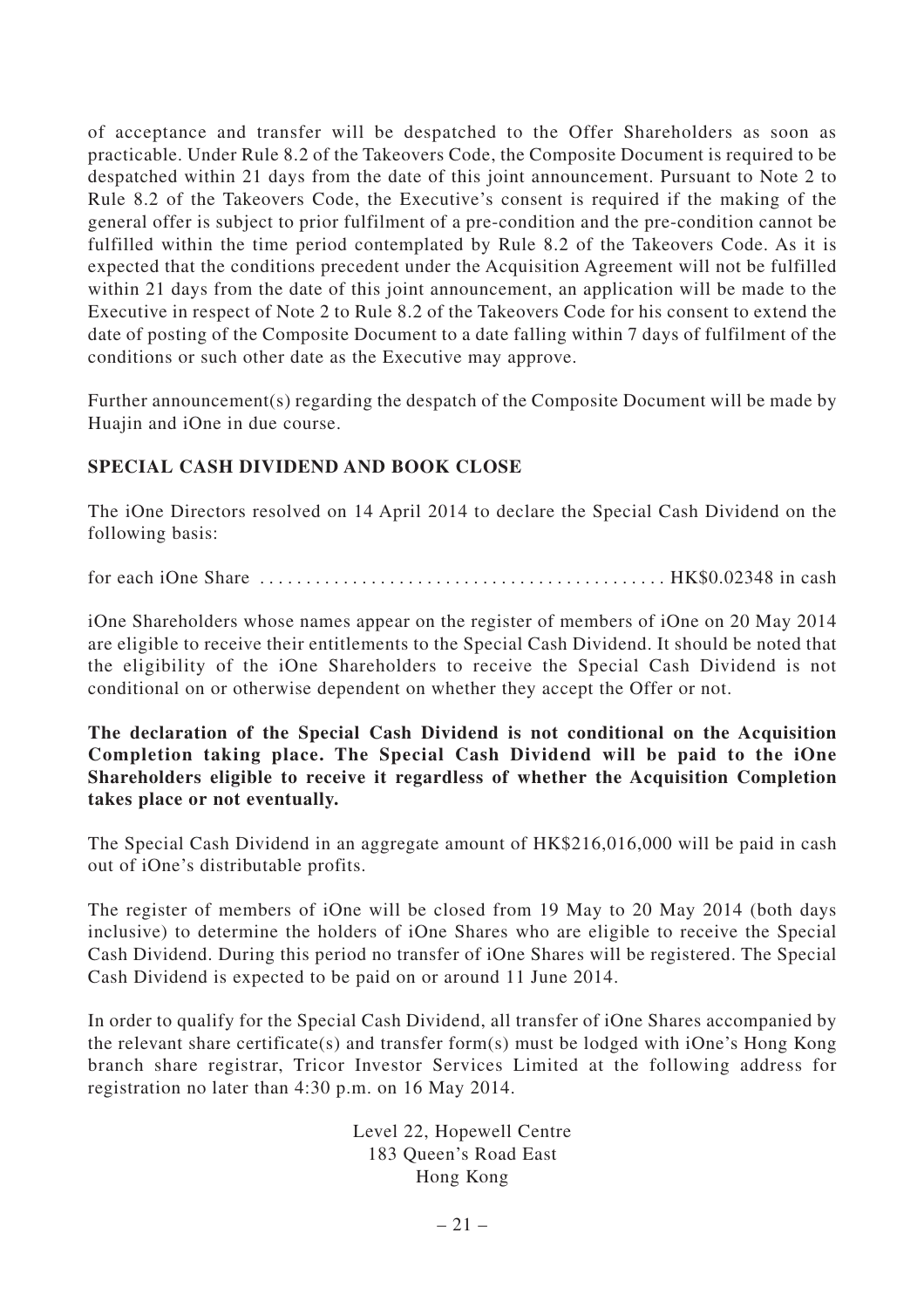# **DEALINGS DISCLOSURE**

In accordance with Rule 3.8 of the Takeovers Code, associates (including a person who owns or controls 5% or more of any class of relevant securities (as defined under Note 4 to Rule 22 of the Takeovers Code)) of Huajin, iOne and Richfield are reminded to disclose their dealings in the securities of iOne in accordance with Rule 22 of the Takeovers Code.

In accordance with Rule 3.8 of the Takeovers Code, the full text of Note 11 to Rule 22 of the Takeovers Code is reproduced below:

### *"Responsibilities of stockbrokers, banks and other intermediaries*

*Stockbrokers, banks and others who deal in relevant securities on behalf of clients have a general duty to ensure, so far as they are able, that those clients are aware of the disclosure obligations attaching to associates (including 5% shareholders under class (6) of the definition of associates under the Takeovers Code) and other persons under Rule 22 (of the Takeovers Code) and that those clients are willing to comply with them.*

*Principal traders and dealers who deal directly with investors should, in appropriate cases, likewise draw attention to the relevant Rules (of the Takeovers Code). However, this does not apply when the total value of dealings (excluding stamp duty and commission) in any relevant security undertaken for a client during any 7-day period is less than HK\$1 million.*

*This dispensation does not alter the obligation of principals, associates and other persons themselves to initiate disclosure of their own dealings, whatever total value is involved.*

*Intermediaries are expected to co-operate with the Executive in its dealings enquiries. Therefore, those who deal in relevant securities should appreciate that stockbrokers and other intermediaries will supply the Executive with relevant information as to those dealings, including identities of clients, as part of that co-operation."*

Huajin, its nominees or brokers or associates may from time to time make certain purchases of, or arrangements to purchase iOne Shares other than pursuant to the Offer, before or during the period in which the Offer remains open for acceptance in compliance with the Takeovers Code. These purchases may occur either in the open market at prevailing prices or in private transactions at negotiated prices in accordance with the Takeovers Code. Any information about such purchases will be reported to the SFC and will be made available on the SFC website in due course at http://www.sfc.hk/ in accordance with Rule 22.

#### **CONNECTED TRANSACTION FOR RICHFIELD**

Richfield Group is principally engaged in the provision of property brokerage services, provision of schemes for property consolidation, assembly and development and property trading.

Richfield has agreed to dispose all of Richfield Disposal Shares at HK\$0.062 per iOne Share. It expects to receive HK\$24,800,000, or net proceeds of approximately HK\$24,750,000, from the disposal. The net proceeds received is intended to be used as general working capital of Richfield Group.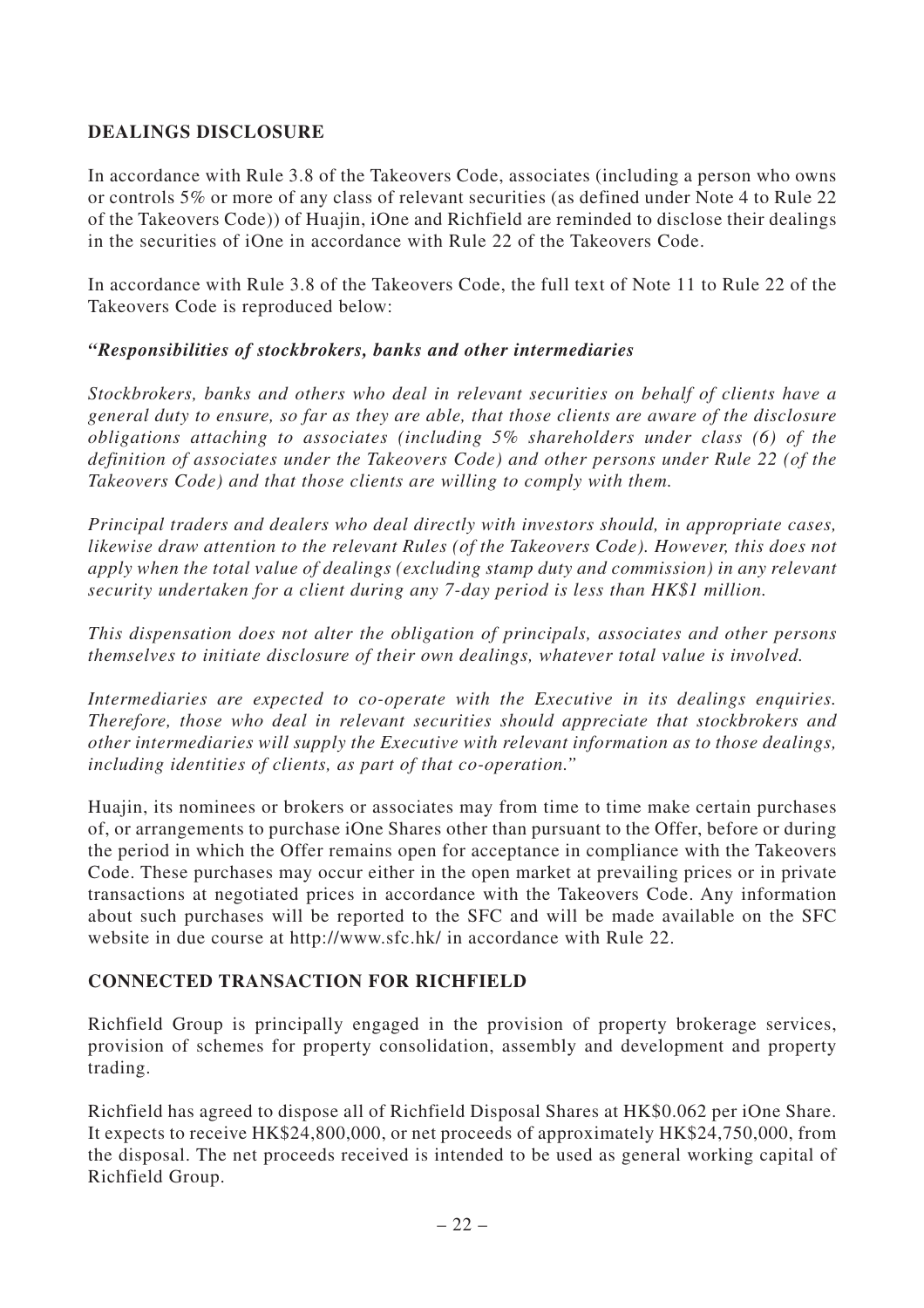An unaudited gain of approximately HK\$8,749,000 is expected to accrue to Richfield Group. The expected unaudited gain is calculated by reference to the carrying value and the revaluation reserve attributable to the Richfield Disposal Shares of approximately HK\$35,200,000 and HK\$19,199,000 in Richfield Group's interim unaudited consolidated financial statements as at 31 December 2013 and the net proceeds from the disposal stated above. The amount of the actual gain to be recognized in the financial statements of Richfield from the disposal will be determined with reference to the fair value attributable to these shares as at the Acquisition Completion and, subject to audit adjustments as may be applicable under the prevailing generally accepted accounting principles, may be different from the above estimated amount.

The terms of disposal of the Richfield Disposal Shares were agreed on the basis of arm's length negotiations. In agreeing to the disposal and evaluating the sale price of HK\$0.062 per iOne Share, Richfield Directors have taken into consideration a number of factors, including the following principal factors:

- (a) the substantial premium of the sale price to the latest audited net asset value per iOne Share of approximately HK\$0.0305 per iOne Share;
- (b) comparisons of the HK\$0.062 sale price to the various historical traded prices of the iOne Shares on the Stock Exchange before this joint announcement as set out in the paragraph headed "Comparisons of value" above, including in particular the average traded prices during the last 6 months and 12 months before commencement of the Offer Period offering more reliable price comparisons on a longer term basis before the market reacted to the possibility of the Offer first announced in the First Announcement on 10 March 2014; and
- (c) the low liquidity of iOne Shares on the Stock Exchange before commencement of the Offer Period and associated risks of significant discount if the Richfield Disposal Shares were to be sold on the market.

As at the date of this joint announcement, Mr. Wilson Pong owns and controls about 37.05% of the issued Richfield Shares directly and indirectly through Virtue Partner Group Limited (which is a company wholly owned by Mr. Wilson Pong). Mr. Wilson Pong and his associate, Profit Allied, are substantial shareholders and hence connected persons of Richfield.

The Richfield Disposal Shares form part of the entire block of 6,440,000,000 Acquisition Shares agreed to be sold by Richfield together with the other Sellers, namely, Profit Allied and Mr Wilson Pong, under the Acquisition Agreement. The sale of Richfield Disposal Shares under the Acquisition Agreement constitutes or is deemed to be a connected transaction for Richfield under Chapter 14A of the Listing Rules. Since all of the percentage ratios in respect of the sale of Richfield Disposal Shares are below 5%, this disposal is not a notifiable transaction for Richfield Group under Chapter 14 of the Listing Rules. As far as Richfield Group is concerned, the disposal is subject to the reporting and announcement requirements and exempt from the independent shareholders' approval requirements under Chapter 14A of the Listing Rules.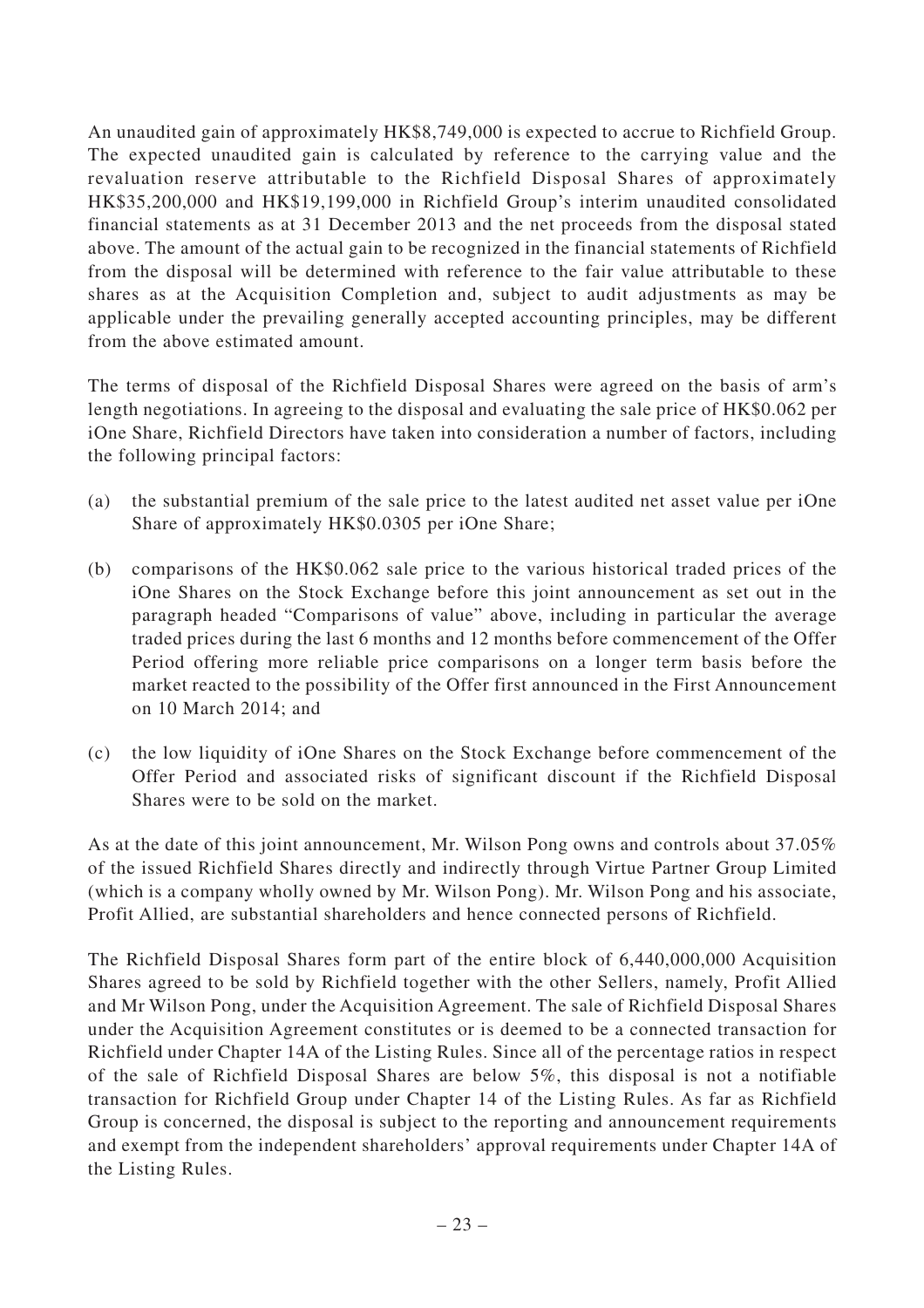Richfield Directors (including the independent non-executive directors of Richfield) consider that the terms of the dispose of the Richfield Disposal Shares are fair and reasonable and are in the interests of Richfield and its shareholders as a whole. Mr. Lee Wing Yin, being an iOne Director as well as a Richfield Director, had abstained from voting on the relevant board resolutions of Richfield approving the disposal.

# **RESUMPTION OF TRADING**

The trading in iOne Shares on the Stock Exchange has been halted with effect from 9:00 a.m. (Hong Kong time) on 8 April 2014 pending release of this joint announcement. iOne has made an application to the Stock Exchange for the resumption of trading in iOne Shares with effect from 9:00 a.m. (Hong Kong time) on 5 May 2014.

## **DEFINITIONS**

| "Acquisition"               | the acquisition of the Acquisition Shares by the Purchasers<br>from the Sellers pursuant to the terms of the Acquisition<br>Agreement                                                                                                                                         |
|-----------------------------|-------------------------------------------------------------------------------------------------------------------------------------------------------------------------------------------------------------------------------------------------------------------------------|
| "Acquisition Agreement"     | the sale and purchase agreement dated 7 April 2014 among<br>Mr. Wilson Pong, Profit Allied and Richfield as sellers,<br>Huajin and the Investors as purchasers and Huafa HK as<br>Huajin's guarantor in relation to the sale and purchase of the<br><b>Acquisition Shares</b> |
| "Acquisition Completion"    | the completion of the acquisition of the Acquisition Shares<br>by the Purchasers under the Acquisition Agreement                                                                                                                                                              |
| "Acquisition Consideration" | the total sum of HK\$399,280,000, being the consideration<br>for the acquisition of the Acquisition Shares by the<br>Purchasers under the Acquisition Agreement                                                                                                               |
| "Acquisition Shares"        | a total of 6,440,000,000 issued and fully paid iOne Shares<br>conditionally agreed to be acquired by the Purchasers from<br>the Sellers in accordance with the Acquisition Agreement                                                                                          |
| "acting in concert"         | has the meaning ascribed to it in the Takeovers Code                                                                                                                                                                                                                          |
| "associate"                 | has the meaning ascribed to it in the Takeovers Code or the<br>Listing Rules, as the context may require from time to time                                                                                                                                                    |
| "Business Day"              | a day on which the Stock Exchange is open for the<br>transaction of business, or for the purposes of the<br>Acquisition Agreement, a day, other than a Saturday or<br>Sunday, on which banks are open in Hong Kong to the<br>general public for business                      |
| "Companies Act"             | Companies Act (1981) of Bermuda (as amended)                                                                                                                                                                                                                                  |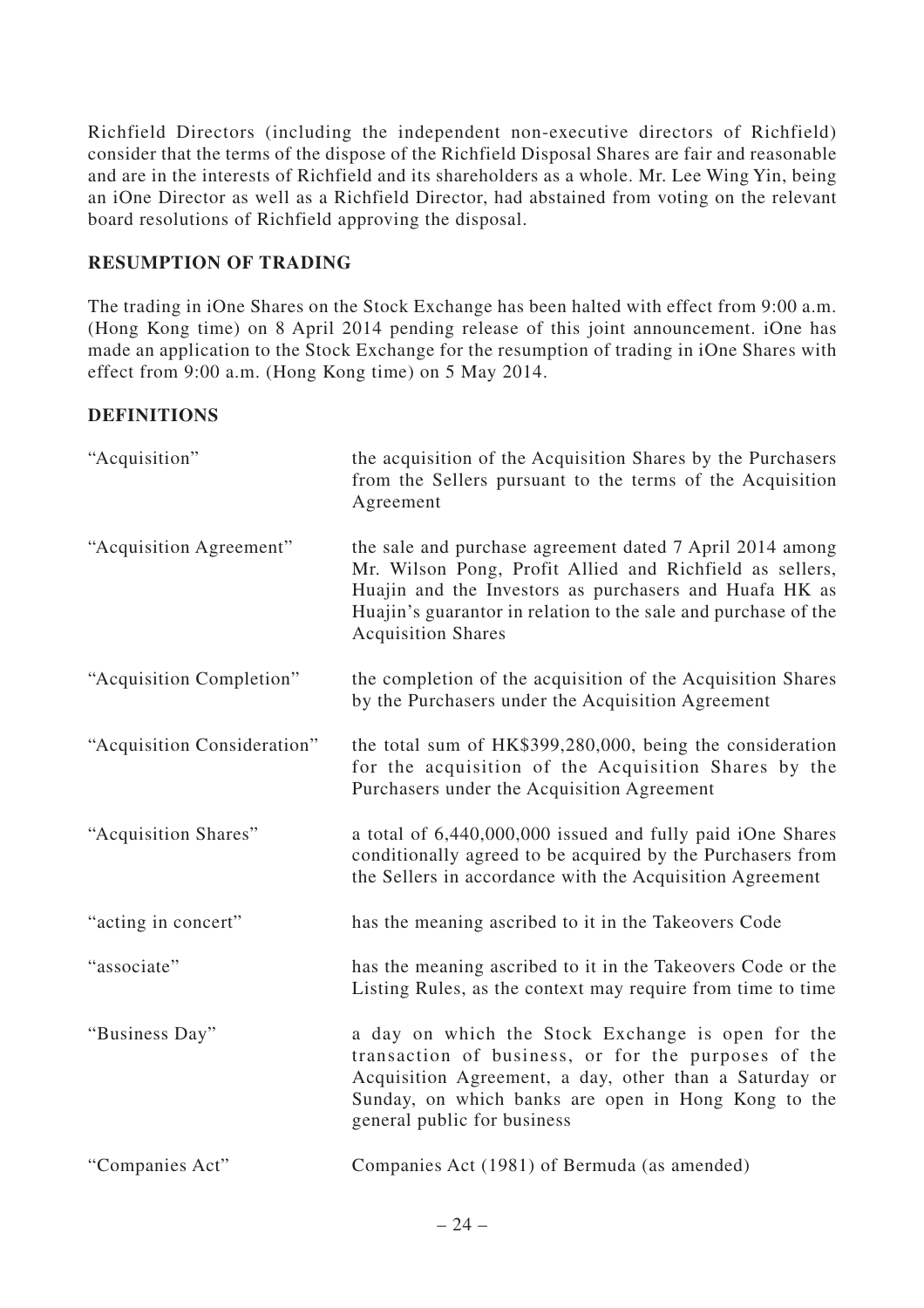| "Composite Document" | the formal composite offer document proposed to be jointly<br>issued by Huajin and iOne to all Offer Shareholders in<br>connection with the Offer in accordance with the Takeovers<br>Code that will set out, among other things, (a) the expected<br>timetable in relation to the Offer, (b) a letter from Haitong<br>International Securities setting out the terms of the Offer<br>made on behalf of Huajin, and (c) letters from the<br>Independent Board Committee and the Independent<br><b>Financial Adviser</b> |
|----------------------|-------------------------------------------------------------------------------------------------------------------------------------------------------------------------------------------------------------------------------------------------------------------------------------------------------------------------------------------------------------------------------------------------------------------------------------------------------------------------------------------------------------------------|
| "connected person"   | has the meaning ascribed to it under Chapter 14A of the<br><b>Listing Rules</b>                                                                                                                                                                                                                                                                                                                                                                                                                                         |
| "Encumbrance"        | a mortgage, charge, pledge, lien, option, restriction, right of<br>first refusal, right of pre-emption, third-party right or<br>interest, other encumbrance or security interest of any kind,<br>or another type of preferential arrangement (including,<br>without limitation, a title transfer or retention arrangement)<br>having similar effect and any agreement or obligation to<br>create or grant any of the aforesaid                                                                                          |
| "Escrow Account"     | the account held and to be managed by the Escrow Agent<br>pursuant to the terms and conditions of the Escrow<br>Agreement                                                                                                                                                                                                                                                                                                                                                                                               |
| "Escrow Agent"       | Haitong International Securities                                                                                                                                                                                                                                                                                                                                                                                                                                                                                        |
| "Escrow Agreement"   | an escrow agreement dated 7 April 2014 entered into by the<br>Escrow Agent, Huajin and Profit Allied, setting out the<br>terms and conditions in relation to the management of the<br>Escrow Amount and interest accrued thereon by the Escrow<br>Agent                                                                                                                                                                                                                                                                 |
| "Escrow Amount"      | has the meaning ascribed to it under the section headed<br>"Conditional Acquisition Agreement — Acquisition<br>Consideration — Escrow Arrangements" in this joint<br>announcement                                                                                                                                                                                                                                                                                                                                       |
| "Escrow Fund"        | the Escrow Amount together with interests, if any, accrued<br>thereon                                                                                                                                                                                                                                                                                                                                                                                                                                                   |
| "Executive"          | the Executive Director of the Corporate Finance Division of<br>the SFC or any delegate of the Executive Director                                                                                                                                                                                                                                                                                                                                                                                                        |
| "First Announcement" | the first announcement dated 10 March 2014 made by iOne<br>under Rule 3.7 of the Takeovers Code in respect of the<br>Acquisition                                                                                                                                                                                                                                                                                                                                                                                        |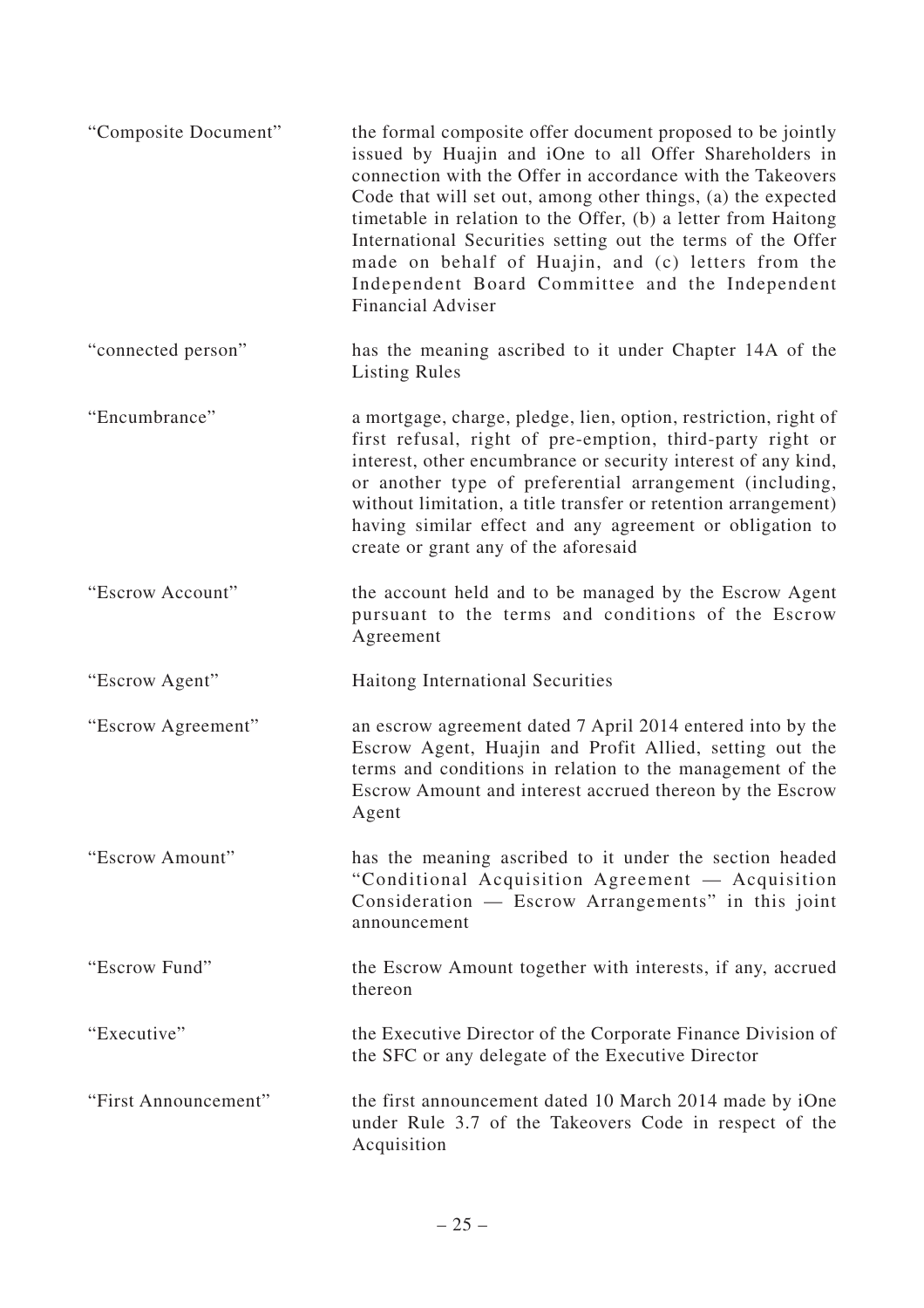| "Haitong International<br>Capital"    | Haitong International Capital Limited, a corporation<br>licensed to carry out type 6 (advising on corporate finance)<br>regulated activities under the SFO and financial adviser to<br>Huajin in relation to the Offer                                                                                                                                                                                        |
|---------------------------------------|---------------------------------------------------------------------------------------------------------------------------------------------------------------------------------------------------------------------------------------------------------------------------------------------------------------------------------------------------------------------------------------------------------------|
| "Haitong International<br>Securities" | Haitong International Securities Company Limited, a<br>corporation licensed to carry out type 1 (dealing in<br>securities), type 3 (leverage foreign exchange trading) and<br>type 4 (advising on securities) regulated activities under the<br>SFO, a fellow subsidiary of Haitong International Capital                                                                                                     |
| "HK\$"                                | Hong Kong dollar(s), the lawful currency of Hong Kong                                                                                                                                                                                                                                                                                                                                                         |
| "Hong Kong"                           | the Hong Kong Special Administrative Region of the PRC                                                                                                                                                                                                                                                                                                                                                        |
| "Huafa HK"                            | Hong Kong Huafa Investment Holdings Limited 香港華發<br>投資控股有限公司, a company incorporated in Hong Kong<br>with limited liability and wholly-owned by Zhuhai Huafa                                                                                                                                                                                                                                                  |
| "Huajin"                              | Huajin Investment Company Limited 鏵金投資有限公司, a<br>company incorporated in Samoa and wholly-owned by<br>Huafa HK                                                                                                                                                                                                                                                                                                |
| "Huajin Concert Group"                | Huajin, the Investors and the parties acting in concert with<br>any of them                                                                                                                                                                                                                                                                                                                                   |
| "Independent Board<br>Committee"      | an independent board committee of iOne, comprising all the<br>independent non-executive directors of iOne, namely Mr.<br>Ng Chi Ming, Mr. Lung Hung Cheuk and Mr. Yip Tai Him to<br>make recommendation as to whether the Offer (if made) is,<br>or is not, fair and reasonable and as to acceptance                                                                                                          |
| "Independent Financial<br>Adviser"    | Optima Capital Limited (a licensed corporation under the<br>Securities and Futures Ordinance (Chapter 571 of the laws<br>of Hong Kong) to carry out type 1 (dealing in securities),<br>type 4 (advising on securities) and type 6 (advising on<br>corporate finance) regulated activities), being the<br>independent financial adviser to the Independent Board<br>Committee in respect of the Offer (if any) |
| "Investment Arrangements"             | the retirement of investments in corporate bonds and<br>clearance of current accounts with iOne's wholly owned<br>subsidiary accrued from intra-group dividends paid to iOne<br>for the Special Dividend                                                                                                                                                                                                      |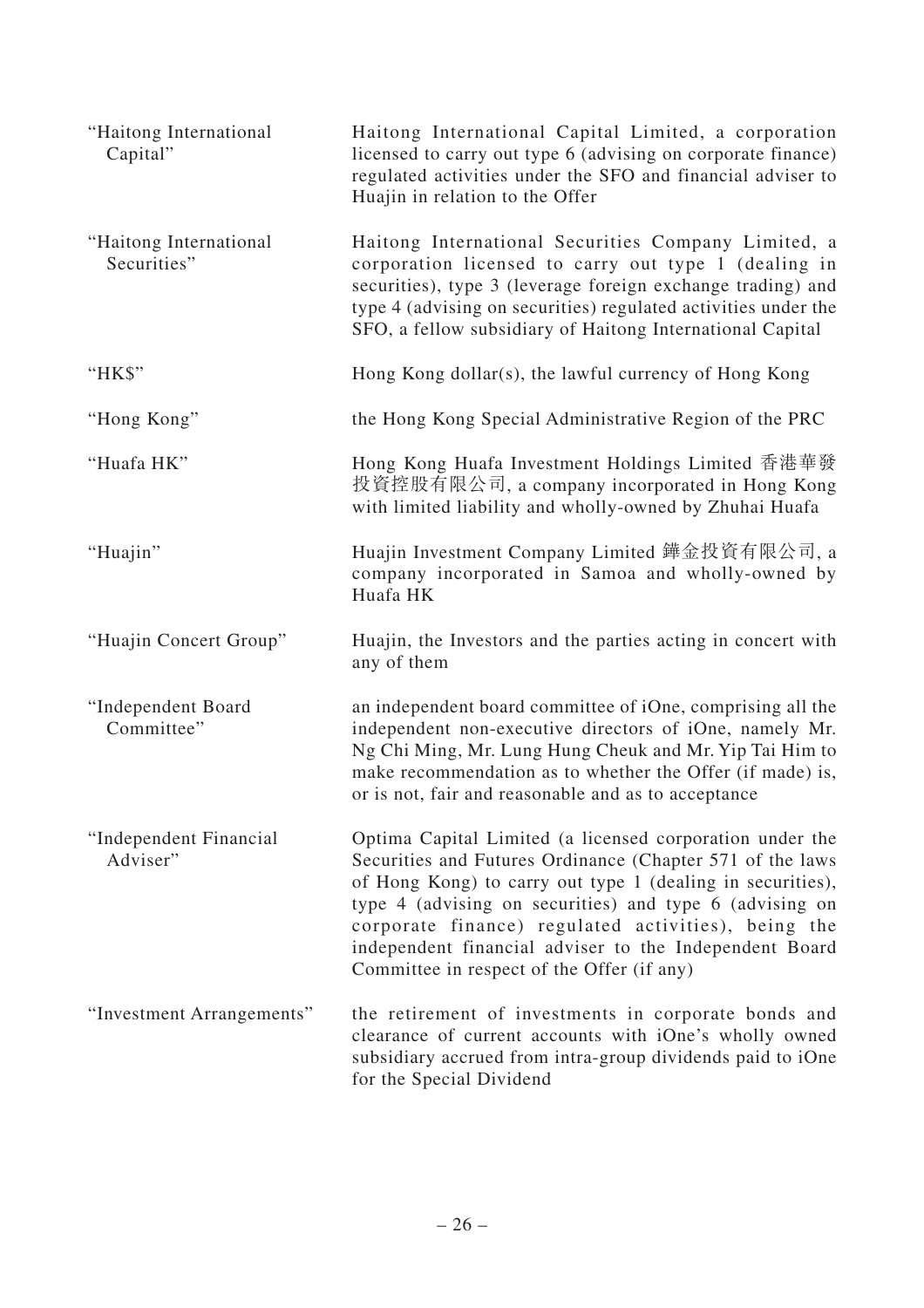| "Investor A"          | Guangdong Constar Group Investment Co. Limited 廣東建<br>星集團投資股份有限公司, a company incorporated in the<br>British Virgin Islands and owned as to 85%, 10% and 5% by<br>Mr. Cai Guang, Mr. Wang Aizhi and Mr. Wan Jie,<br>respectively |
|-----------------------|---------------------------------------------------------------------------------------------------------------------------------------------------------------------------------------------------------------------------------|
| "Investor B"          | Hong Kong Hop Chong Investment Limited 香港合創投資<br>股份有限公司, a company incorporated in Samoa and<br>wholly-owned by Mr. Cai Guang                                                                                                   |
| "Investor C"          | Jinglong Investment Holdings Limited 景龍投資控股有限<br>公司, a company incorporated in Samoa and wholly-owned<br>by Mr. Chen Xiangeng                                                                                                   |
| "Investor D"          | Wiston Holdings Limited 威士頓控股有限公司, a company<br>incorporated in Samoa and wholly-owned by Mr. Chen<br>Xiangeng                                                                                                                  |
| "Investor E"          | Newyard Worldwide Holdings Ltd, a company incorporated<br>in the British Virgin Islands and wholly-owned by Mr. Ren<br>Yuanlin                                                                                                  |
| "Investor F"          | Hongkong Hengyuan Investment Limited 香港恆元投資有<br>限公司, a company incorporated in Hong Kong and owned<br>by Mr. Chang Liang                                                                                                        |
| "Investors"           | collectively, Investor A, Investor B, Investor C, Investor D,<br>Investor E and Investor F                                                                                                                                      |
| "iOne"                | iOne Holdings Limited, a company incorporated in<br>Bermuda and whose issued ordinary shares are listed on the<br>Main Board of the Stock Exchange (stock code: 982)                                                            |
| "iOne Board"          | the board of directors of iOne                                                                                                                                                                                                  |
| "iOne Directors"      | the directors of iOne                                                                                                                                                                                                           |
| "iOne Group"          | iOne and its subsidiaries                                                                                                                                                                                                       |
| "iOne Shareholder(s)" | $holder(s)$ of iOne Share(s)                                                                                                                                                                                                    |
| "iOne Shares"         | ordinary shares with a par value of HK\$0.00025 each in the<br>capital of iOne                                                                                                                                                  |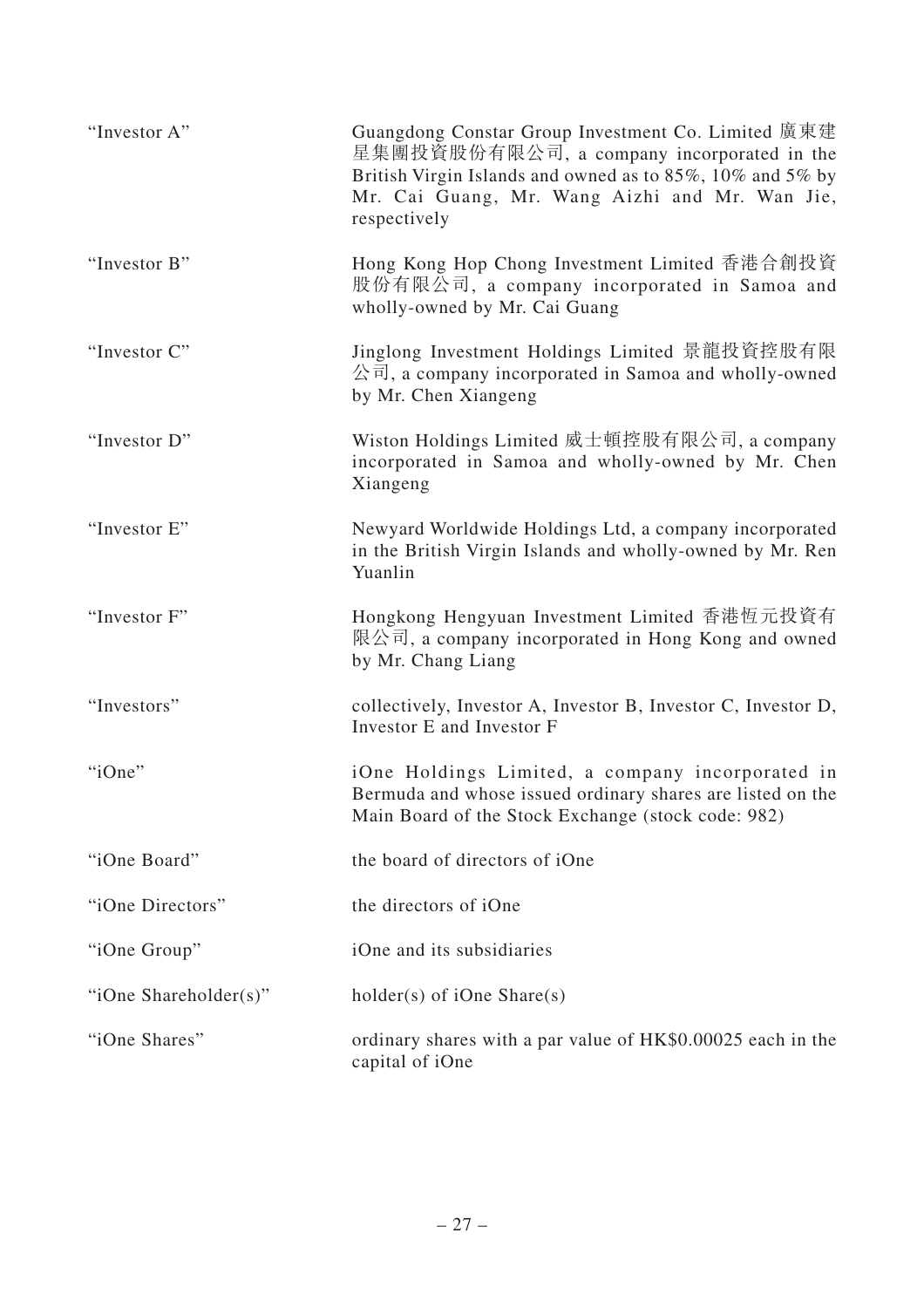| "Last Trading Day"     | 7 April 2014, being the last full trading day of iOne Shares<br>on the Stock Exchange prior to the suspension of trading in<br>iOne Shares on the Stock Exchange pending the publication<br>of this joint announcement                                                                                                                                                                                                                                |
|------------------------|-------------------------------------------------------------------------------------------------------------------------------------------------------------------------------------------------------------------------------------------------------------------------------------------------------------------------------------------------------------------------------------------------------------------------------------------------------|
| "Listing Rules"        | the Rules Governing the Listing of Securities on the Stock<br>Exchange, as amended, supplemented or otherwise modified<br>from time to time                                                                                                                                                                                                                                                                                                           |
| "Longstop Date"        | 13 June 2014 (or such other date as may be agreed by the<br>parties to the Acquisition Agreement)                                                                                                                                                                                                                                                                                                                                                     |
| "Mr. Wilson Pong"      | Mr. Pong Wai San, Wilson                                                                                                                                                                                                                                                                                                                                                                                                                              |
| "Offer"                | the possible unconditional mandatory cash offer to be made<br>by Haitong International Securities on behalf of Huajin to<br>acquire all of the issued Offer Shares in accordance with the<br>Takeovers Code (other than those already owned or agreed<br>to be acquired by the Huajin Concert Group) if the<br>Acquisition Completion takes place and the terms to be set<br>out in the Composite Document as mentioned in this joint<br>announcement |
| "Offer Period"         | has the meaning ascribed to under the Takeovers Code,<br>which commenced on 10 March 2014 being the date of<br>publication of the First Announcement                                                                                                                                                                                                                                                                                                  |
| "Offer Price"          | the price at which the Offer will be made, being the cash<br>amount of HK\$0.062 per Offer Share                                                                                                                                                                                                                                                                                                                                                      |
| "Offer Shareholder(s)" | iOne Shareholders other than Huajin Concert Group                                                                                                                                                                                                                                                                                                                                                                                                     |
| "Offer Shares"         | iOne Shares (other than those already owned or agreed to be<br>acquired by the Huajin Concert Group)                                                                                                                                                                                                                                                                                                                                                  |
| "PRC"                  | the People's Republic of China                                                                                                                                                                                                                                                                                                                                                                                                                        |
| "Profit Allied"        | Profit Allied Limited, a company incorporated in the British<br>Virgin Islands and wholly-owned by Mr. Wilson Pong                                                                                                                                                                                                                                                                                                                                    |
| "Purchasers"           | Huajin and the Investors                                                                                                                                                                                                                                                                                                                                                                                                                              |
| "Registrar"            | Tricor Investor Services Limited, being the Hong Kong<br>branch share registrar of iOne and the receiving agent for<br>receiving and processing the acceptance of the Offer,<br>located at Level 22, Hopewell Centre, 183 Queen's Road<br>East, Hong Kong                                                                                                                                                                                             |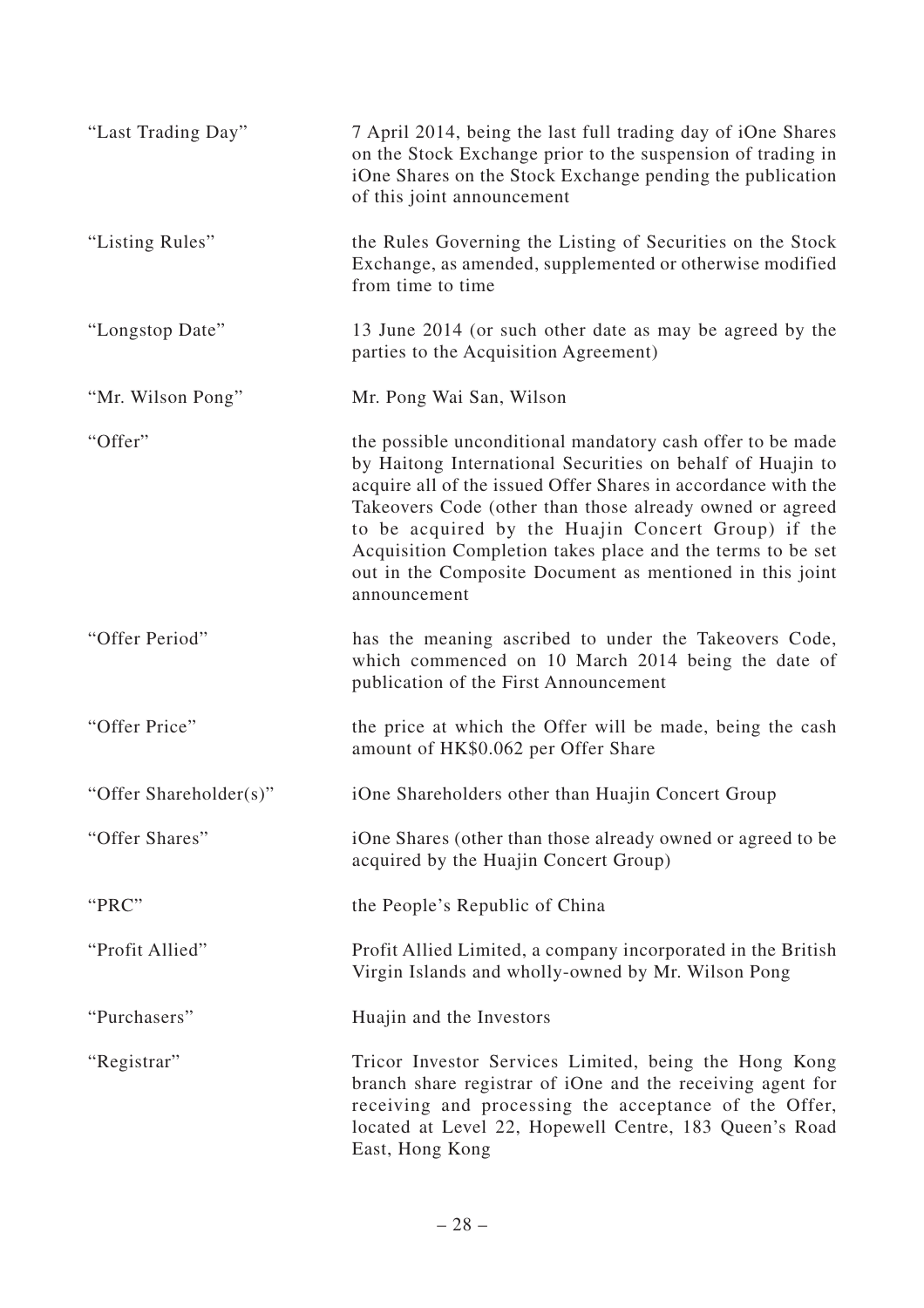| "Richfield"                      | Richfield Group Holdings Limited, a company incorporated<br>in the Cayman Islands and the issued shares of which are<br>listed on the Stock Exchange (Stock Code: 183)       |  |
|----------------------------------|------------------------------------------------------------------------------------------------------------------------------------------------------------------------------|--|
| "Richfield Directors"            | the directors of Richfield                                                                                                                                                   |  |
| "Richfield Disposal Shares"      | the 400,000,000 issued iOne Shares owned and controlled<br>by Richfield, which are conditionally agreed to be sold by<br>Richfield to Huajin under the Acquisition Agreement |  |
| "Richfield Group"                | Richfield and its subsidiaries                                                                                                                                               |  |
| "Richfield Shares"               | ordinary shares, having par value of HK\$0.01 each, in the<br>share capital of Richfield                                                                                     |  |
| "Sellers"                        | Mr. Wilson Pong, Profit Allied and Richfield                                                                                                                                 |  |
| "SFC"                            | the Securities and Futures Commission of Hong Kong                                                                                                                           |  |
| "SFO"                            | the Securities and Futures Ordinance (Chapter 571 of the<br>Laws of Hong Kong)                                                                                               |  |
| "Shareholders Agreement"         | the shareholders agreement dated 7 April 2014 entered into<br>between Huajin and the Investors                                                                               |  |
| "Special Cash Dividend"          | a special cash dividend at the rate of HK\$0.02348 per iOne<br>Share declared by iOne Board on 14 April 2014                                                                 |  |
| "Stock Exchange"                 | The Stock Exchange of Hong Kong Limited                                                                                                                                      |  |
| "subsidiaries"                   | has the meaning ascribed to it in the Listing Rules                                                                                                                          |  |
| "Takeovers Code"                 | the Code on Takeovers and Mergers issued by the SFC, as<br>amended, supplemented or otherwise modified from time to<br>time                                                  |  |
| "Untaken Acquisition"<br>Shares" | has the meaning ascribed to it in the section headed<br>"Conditional Acquisition Agreement — Acquisition Shares"<br>in this joint announcement                               |  |
| "Zhuhai Huafa"                   | Zhuhai Huafa Group Co., Ltd., a state-owned enterprise<br>wholly-owned by Zhuhai SASAC                                                                                       |  |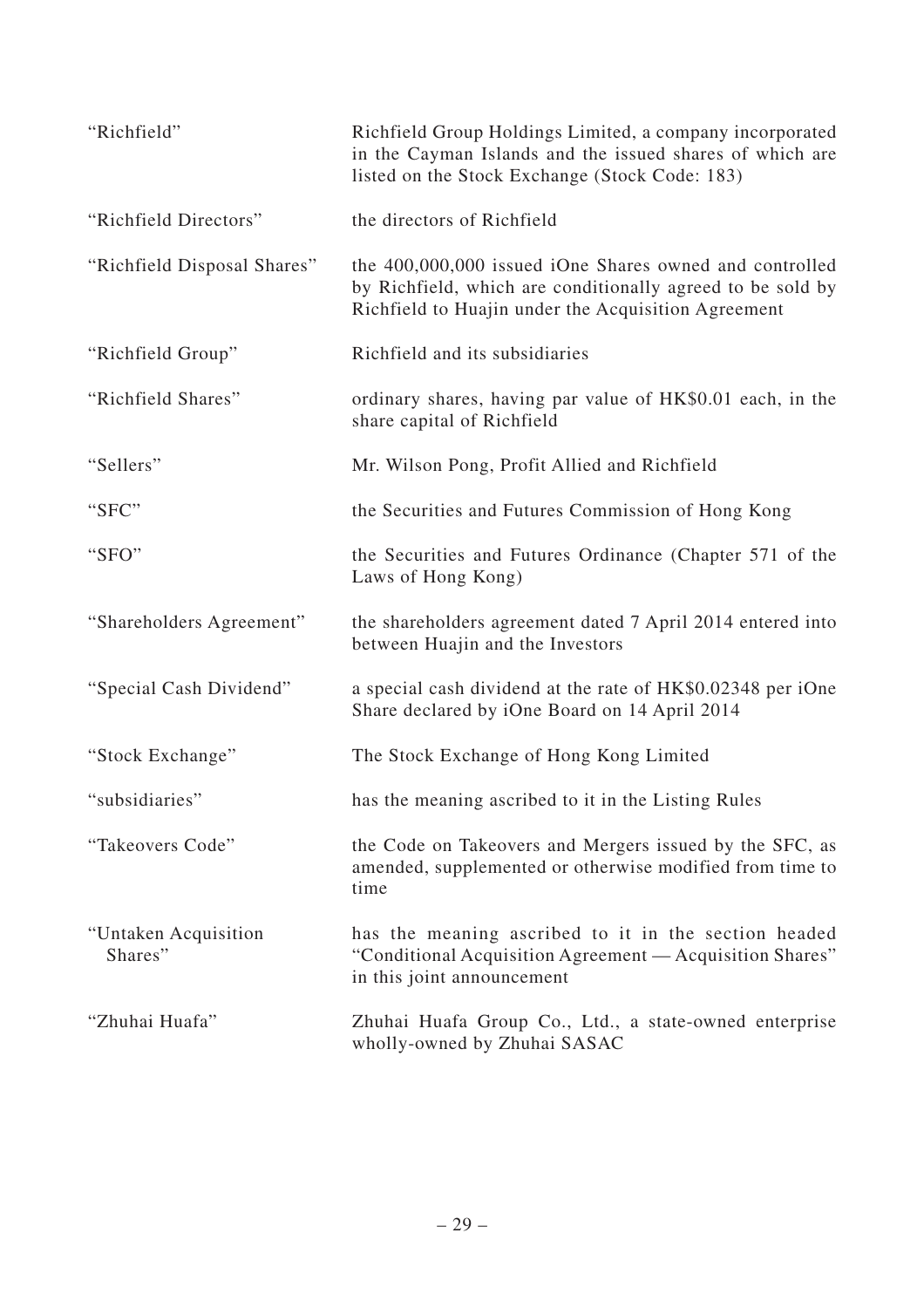| "Zhuhai SASAC"                                                                                              | Zhuhai State-owned Asset Supervision and Administration<br>Commission                                         |                                                                                                                     |
|-------------------------------------------------------------------------------------------------------------|---------------------------------------------------------------------------------------------------------------|---------------------------------------------------------------------------------------------------------------------|
| $\%$                                                                                                        | means per cent.                                                                                               |                                                                                                                     |
| By Order of the Board of<br>Directors of<br><b>Huajin Investment</b><br><b>Company Limited</b><br>Li Yanmei | By Order of the Board of<br>Directors of<br>iOne Holdings Limited<br>Lau Wai Shu<br><i>Executive Director</i> | By Order of the Board of<br>Directors of<br><b>Richfield Group</b><br><b>Holdings Limited</b><br><b>Ngan Man Ho</b> |
| Director                                                                                                    |                                                                                                               | <b>Executive Director</b>                                                                                           |

Hong Kong, 2 May 2014

*As at the date of this joint announcement, the board of directors of Huajin comprises Mr. Li Guangning, Mr. Xie Wei and Ms. Li Yanmei.*

*The directors of Huajin jointly and severally accept full responsibility for the accuracy of the information contained in this joint announcement (other than information relating to Profit Allied, Mr. Wilson Pong, iOne Group and the Richfield Group) and confirm, having made all reasonable enquiries, that to the best of their knowledge, opinions expressed in this joint announcement (other than opinions expressed by Profit Allied, Mr. Wilson Pong, the iOne Directors and the Richfield Directors) have been arrived at after due and careful consideration and there are no other facts not contained in this joint announcement, the omission of which would make any statement in this joint announcement misleading.*

*As at the date of this joint announcement, the board of directors of Zhuhai Huafa comprises Mr. Li Guangning, Mr. Xu Rong, Mr. Liu Yafei, Ms. Ding Yan, Ms. Zhang Kuihong and Mr. Yi Xiaoming.*

*The directors of Zhuhai Huafa jointly and severally accept full responsibility for the accuracy of the information contained in this joint announcement (other than information relating to Profit Allied, Mr. Wilson Pong, iOne Group and the Richfield Group) and confirm, having made all reasonable enquiries, that to the best of their knowledge, opinions expressed in this joint announcement (other than opinions expressed by Profit Allied, Mr. Wilson Pong, the iOne Directors and the Richfield Directors) have been arrived at after due and careful consideration and there are no other facts not contained in this joint announcement, the omission of which would make any statement in this joint announcement misleading.*

*As at the date of this joint announcement, the board of directors of iOne comprises Mr. Lee Wing Yin (Executive Director and Chairman) and Mr. Lau Wai Shu (Executive Director); Mr. Ng Chi Ming, Mr. Lung Hung Cheuk and Mr. Yip Tai Him (Independent Non-Executive Directors).*

*The directors of iOne jointly and severally accept full responsibility for the accuracy of the information contained in this joint announcement (other than information relating to Huajin Concert Group and Richfield Group) and confirm, having made all reasonable enquiries, that to the best of their knowledge, opinions expressed in this joint announcement (other than opinions expressed by the directors of Huajin, directors of Zhuhai Huafa and Richfield*